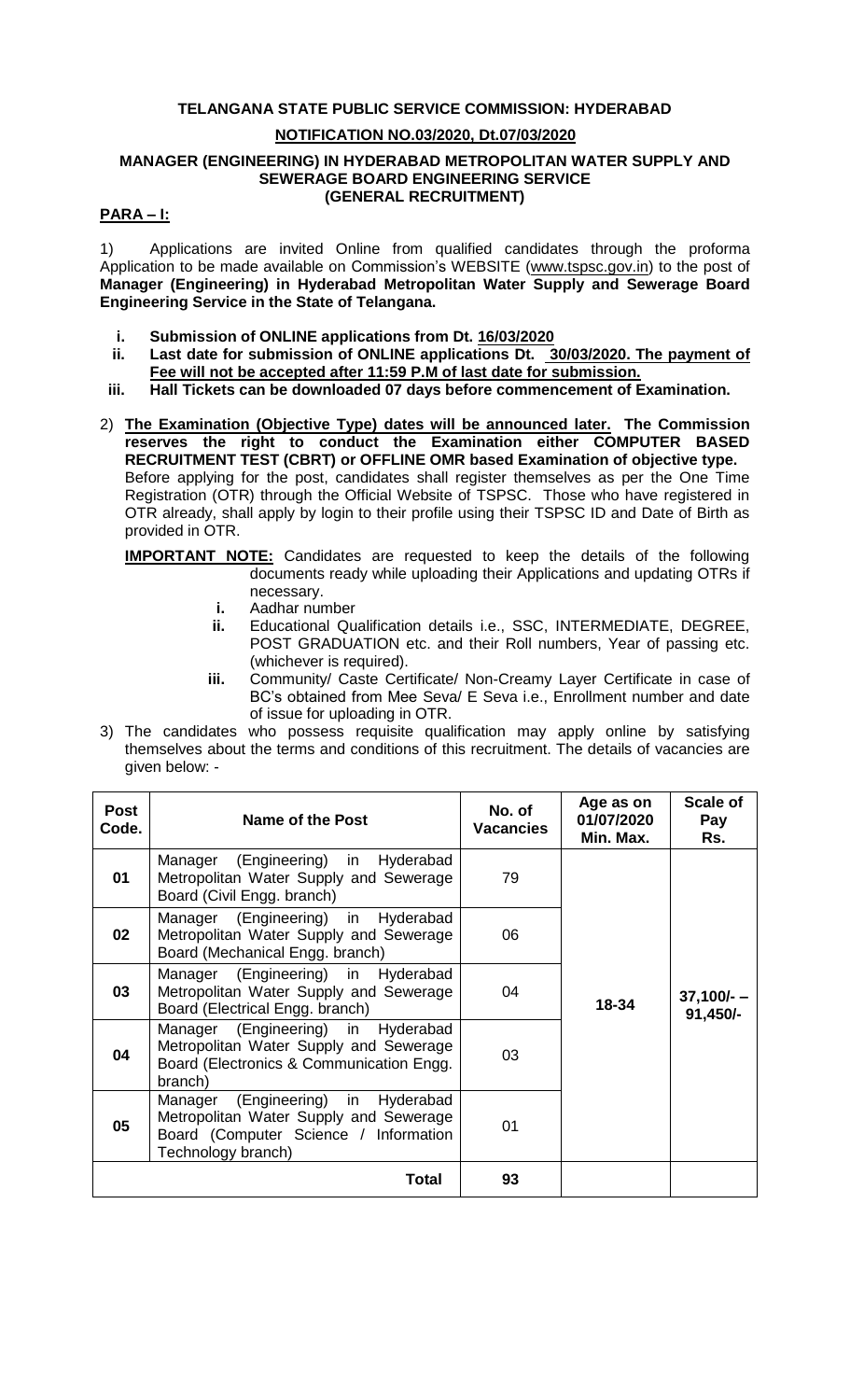# **(The** *Details of Vacancies* **i.e., Community, Multi-Zone-II and Gender wise (General / Women) may be seen at** *Annexure-I***.)**

**IMPORTANT NOTE:** The number of vacancies and Departments are subject to variation on intimation being received from the appointing authority.

# **4) EDUCATIONAL QUALIFICATIONS:**

Applicants must possess the qualifications from a recognized University/ Institution as detailed below or equivalent thereto, as specified in the relevant Service Rules, indented by the Department as on the Date of Notification**.**

| <b>Post</b><br>Code | Name of the Post                                                                                                                            | <b>Educational Qualifications</b>                                                                             |
|---------------------|---------------------------------------------------------------------------------------------------------------------------------------------|---------------------------------------------------------------------------------------------------------------|
| 01                  | Manager (Engineering) in Hyderabad<br>Metropolitan Water Supply and Sewerage<br>Board (Civil Engg. branch)                                  |                                                                                                               |
| 02                  | Manager (Engineering) in Hyderabad<br>Metropolitan Water Supply and Sewerage<br>Board (Mechanical Engg. branch)                             | Must possess a Degree<br>in<br>Engineering in the Concerned (Civil /                                          |
| 03                  | Manager (Engineering) in Hyderabad<br>Metropolitan Water Supply and Sewerage<br>Board (Electrical Engg. branch)                             | Mechanical/ Electrical/ Electronics &<br>Communication / Computer Science<br>Information Technology)          |
| 04                  | Manager (Engineering) in Hyderabad<br>Metropolitan Water Supply and Sewerage<br>Board (Electronics & Communication Engg.<br>branch)         | Engineering Branch of a University<br>or an equivalent qualification as<br>recognized by the U.G.C. or AICTE. |
| 05                  | Manager (Engineering) in Hyderabad<br>Metropolitan Water Supply and Sewerage<br>Board (Computer Science / Information<br>Technology branch) |                                                                                                               |

5) **AGE:** Minimum 18 years & Maximum 34\* years. The age is reckoned as on 01/07/2020 (Rule- 12(1)(a)(v) of State and Subordinate Service Rules).

**Minimum Age (18 years)**: A Candidate should not be born after 01/07/2002.

**Maximum Age (34 years)**: A candidate should not be born before 02/07/1986.

The Upper Age limit will be relaxed as per Rules and will be calculated on the above lines.

N.B.: 1) No person shall be eligible if he/she is less than 18 years of age. 2) No person shall be eligible if he/she crossed 58 years of age (Superannuation age).

**Age Relaxations:** The upper age limit prescribed above is however relaxable in the following cases:

| SI.<br>No.     | <b>Category of candidates</b>                                                                                              | <b>Relaxation of age</b><br>permissible                         |
|----------------|----------------------------------------------------------------------------------------------------------------------------|-----------------------------------------------------------------|
|                | 2                                                                                                                          |                                                                 |
| 1.             | Telangana State<br>Employees<br>Government<br>(Employees of TSRTC, Corporations, Municipalities<br>etc. are not eligible). | 5 Years based on the length of<br>regular service.              |
| 2 <sub>1</sub> | Ex-Service men                                                                                                             | 3<br>years & length of service<br>rendered in the armed forces. |
| 3.             | N.C.C. (who have worked as Instructor in N.C.C.)                                                                           | 3 Years & length of service<br>rendered in the N.C.C.           |
| 4.             | SC/ST and BCs                                                                                                              | 5 Years                                                         |
| 5.             | Physically Handicapped persons                                                                                             | 10 Years                                                        |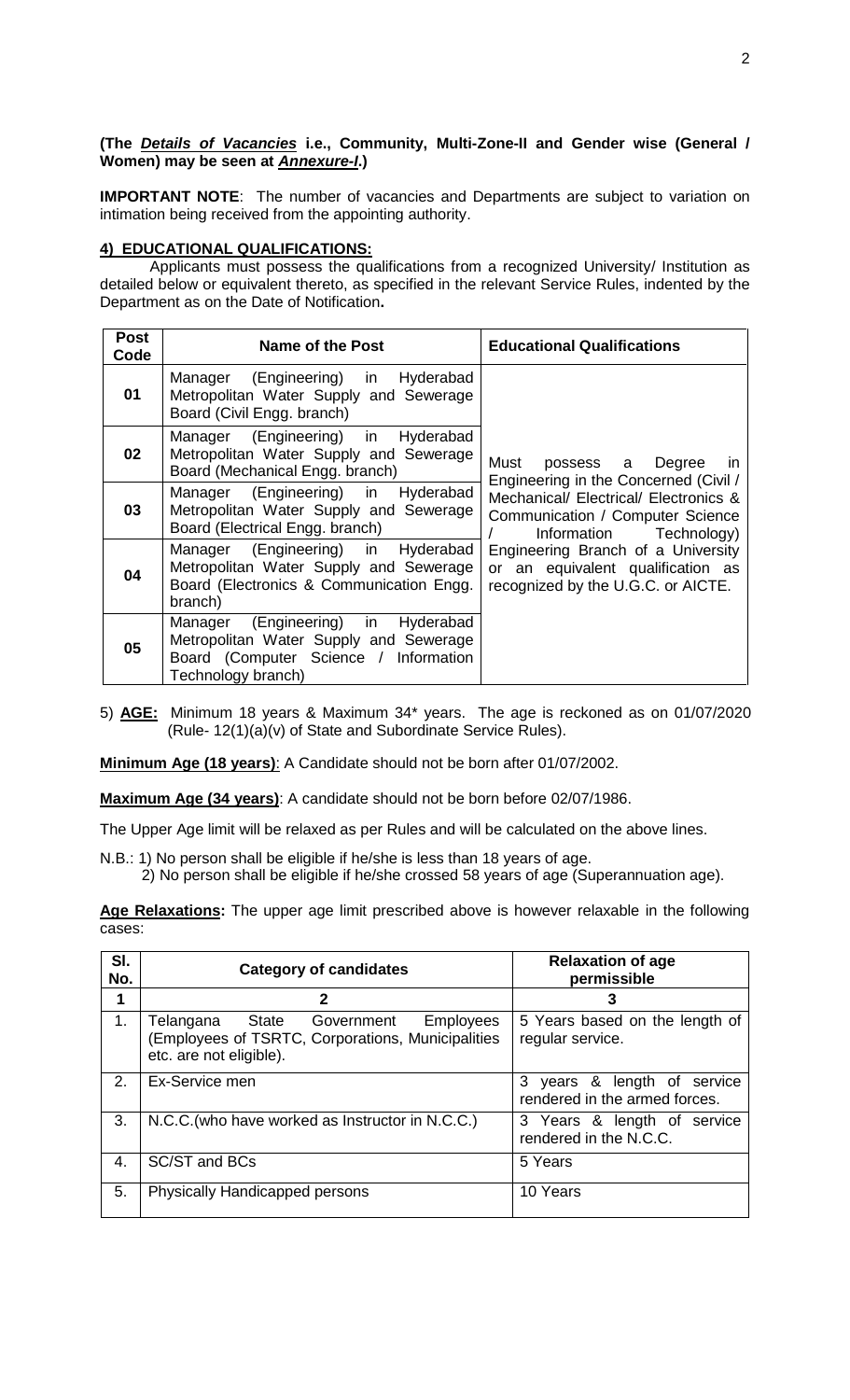**6) (a) FEE:** (Remittance of Fee) Each applicant must pay **Rs. 200/- (RUPEES TWO HUNDRED ONLY)** towards Online Application Processing Fee. This apart, the applicants have to pay **RS. 120/- (RUPEES ONE HUNDRED AND TWENTY ONLY)** towards Examination Fee. However, the following category of candidates are exempted from payment of Examination fee.

- a) BC, SC & ST of Telangana State
- b) Unemployed applicants in the age group of 18 to 34 years of Telangana State (They have to submit declaration at an appropriate time to the Commission that they are unemployed).
- c) PH & Ex-service men.

N.B.:- BC's, SC's and ST's belonging to other states are not exempted from payment of Application processing Fee and Examination Fee and they are not entitled for any kind of reservation..

# **b) Mode of Payment of Fee:**

The Fee mentioned at Para-I(6)(a) is to be paid online through SBI ePay duly following online instructions once the application form details are submitted by filling TSPSC ID, date of birth and other particulars.

The fee once remitted, shall not be refunded or adjusted under any circumstances. Failure to pay the examination fee, application fee, wherever applicable will entail total rejection of application. The list of Banks providing service for the purpose of online remittance of fee is given in *ANNEXURE – II.*

# **PARA-II: CENTRES FOR THE WRITTEN EXAMINATION:**

- 1) The Written Examination (Objective Type) will be held at the following centres or as may be decided by the Commission.
	- i) **HYDERABAD (including HMDA Jurisdiction)**
	- ii) **KARIMNAGAR**
	- iii) **KHAMMAM**
	- iv) **WARANGAL**
	- v) **NIZAMABAD**
- 2) Applicants have to choose any Four (04) Centers in order of preference. The Commission however reserves the right to allot candidates to any centre other than the centre chosen by the applicant or to abolish / create a new centre for administrative reasons. Request for change of the centre will not be entertained.

# **PARA-III: HOW TO APPLY:**

# **A) HOW TO UPLOAD THE APPLICATION FORM:**

- (i) The Applicants have to read the *User Guide* for Online Submission of Applications and then proceed further.
- I Step: The Candidate has to visit the WEBSITE **http:/[/www.tspsc.gov.in](http://www.tspsc.gov.in/)** and fill the OTR application if not registered earlier to obtain TSPSC ID. While filling the same, the candidates have to ensure that there are no mistakes in it. The Commission bears no responsibility for the mistakes, if any, made by the candidates.
- II STEP: The candidates have to visit the website **http:/[/www.tspsc.gov.in](http://www.tspsc.gov.in/)** to submit Application and Click on the Link with Notification Number and Name, provide TSPSC ID and Date of Birth to proceed further.

Candidate has to verify the details fetched from various databases pertaining to qualification, caste, Aadhar etc, and displayed on the screen. If the displayed details are correct he/she has to click **Yes** on confirm button. If any details are not displayed or need to be changed, he/she should click **No** on confirm button. If details are not displayed a text box will open and candidate has to feed the details manually. Required documents have to be uploaded by clicking the upload button. In addition to the details obtained from OTR database, Notification specific details such as Examination Centre opted, required qualification, university details, eligibility and accepting declarations etc. are to be filled by the candidate. Preview and Edit facility is available to make changes and submit for proceeding to Next step of making online payment of fee.

III STEP:-Immediately on entering the above details, the applicant will get payment gateway.

IV STEP:-The applicant should pay the prescribed fee as specified through any of the four modes of payment online. Separate instructions have to be followed for each mode of payment.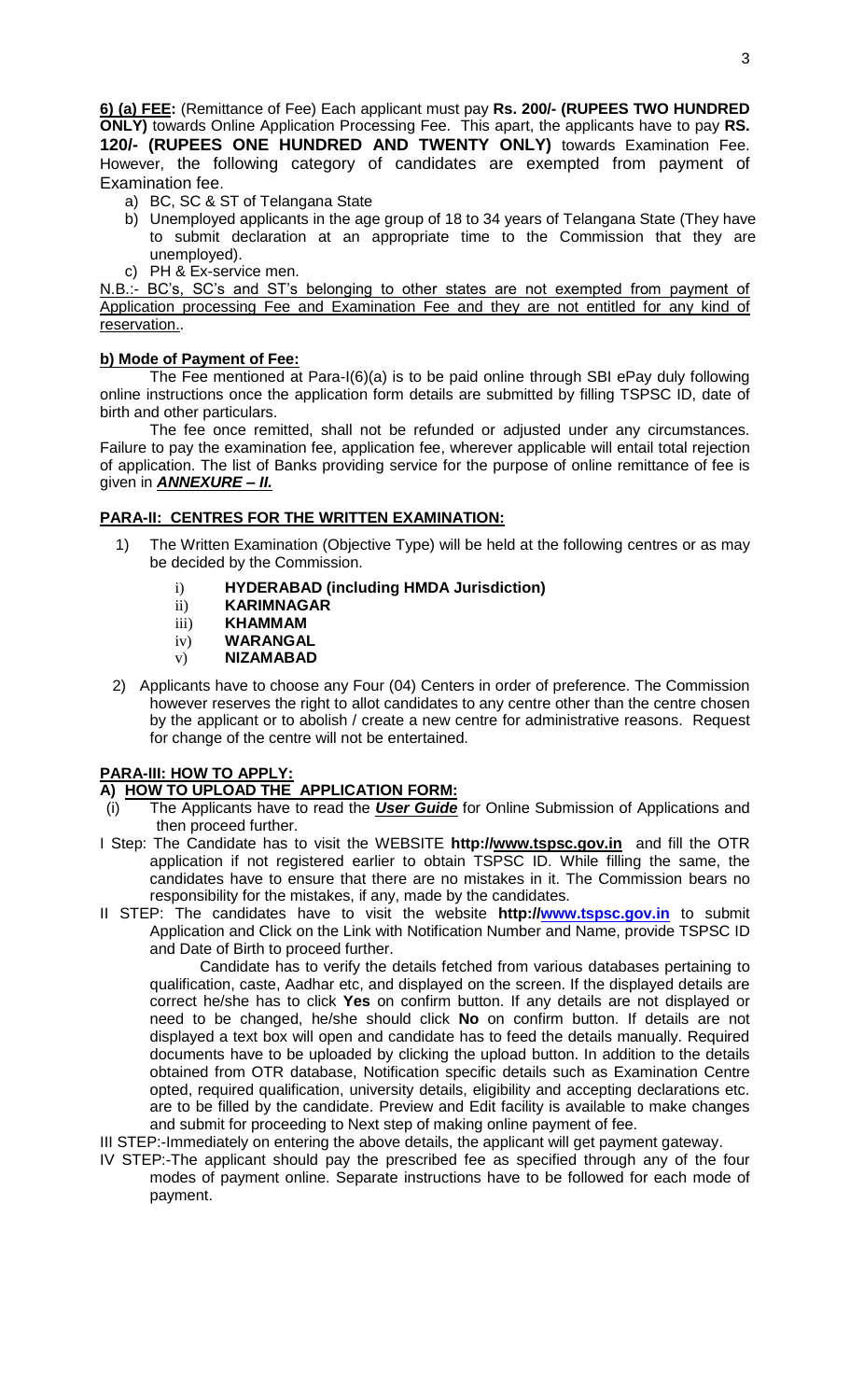- V STEP:-After payment of fee, the PDF Application will be generated which contains the particulars furnished by the candidates. The ID No in the PDF Application form has to be quoted for future reference/correspondence.
	- i) Candidate shall note that, the details available with OTR database at the time of submitting the application will be considered for the purpose of this notification. If, any changes are made by the candidate to OTR database at a later date will not be considered for the purpose of this Notification.
	- ii) Hand written/ Typed/ Photostat copies/ outside printed Application Form will not be accepted and liable for rejection.
	- iii) The applicants should be willing to serve anywhere in Telangana State.
	- iv) For any Technical problems related to Online submission and downloading of Hall-Tickets please contact 040-23542185 or 040-23542187 (Call Time: 10.30 A.M to 1.00 P.M & 1.30 P.M to 5.30 P.M) or mail to [helpdesk@tspsc.gov.in](mailto:helpdesk@tspsc.gov.in)

# **NOTE**:

- 1. The Commission is not responsible, for any discrepancy in Bio-data particulars while submitting the application form through Online. The applicants are therefore, advised to strictly follow the instructions and User guide in their own interest before submitting the application.
- 2. The particulars furnished by the applicant in the Application Form will be taken as final, and data entry is processed, based on these particulars only by Computer. Candidates should, therefore, be very careful in Uploading / Submitting the Application Form Online.
- 3. Incomplete/incorrect application form will be summarily rejected. The information if any furnished by the candidate subsequently in any form will not be entertained by the Commission under any circumstances. Applicants should be careful in filling-up the application form and submission. If any lapse is detected during the scrutiny, the candidature will be rejected even though he/she comes through the final stage of recruitment process or even at a later stage.
- 4. Before Uploading/Submission of Application Form, the Candidates should carefully ensure his/her eligibility for this examination. No relevant column of the application form should be left blank, otherwise application form will not be accepted.

# **PARA- IV GENERAL PROVISIONS**

- 1. Applicant must compulsorily fill-up all relevant columns of application and submit application through website only. The particulars made available in the website shall be processed through computer and the eligibility decided in terms of notification.
- 2. The applications received online in the prescribed proforma available in the website and within the time shall only be considered and the Commission will not be held responsible for any kind of discrepancy.
- 3. Applicants must upload his/her own scanned photo and signature through J.P.G format.
- 4. The applicants should not furnish any particulars that are false, tampered, fabricated or suppress any material information while making an application through website.
- 5. All the essential certificates issued by the competent authority of Telangana State shall compulsorily be kept with the applicants to produce as and when required to do so. Failure to produce the required certificates on the day of verification will lead to disqualification.
- 6. Important The claim of the candidates with regard to the date of birth, educational / technical qualifications, experience and community are accepted only provisionally on the information furnished by them in their application form and is subject to verification and satisfaction of the Commission. Mere admission to any test or interview or inclusion of the name of a candidate in a Merit List will not confer on the candidate any right for appointment. The candidature is therefore, provisional at all stages and the Commission reserve the right to reject candidature at any stage of the selection even after the advice has been made.
- 7. This Recruitment is entrusted to TSPSC along with Finance Clearance vide G.O.Ms.No.108, Finance (HRM-I) Dept, Dt.27.07.2015.

# 8. **NOTE ON UTILISING EDIT OPTION BY CANDIDATES:**

The candidates should note that they have to wait for edit option; and to follow the TSPSC website regularly and to utilize the opportunity when this facility of edit option is given to the candidates. The TSPSC will not interfere in the matter and will not make any corrections in this regard, even if any representation is made by the candidates. If the edit option facility is not utilized by the candidates, the TSPSC is not responsible and the data already available is treated as final. No correspondence will be entertained in this matter.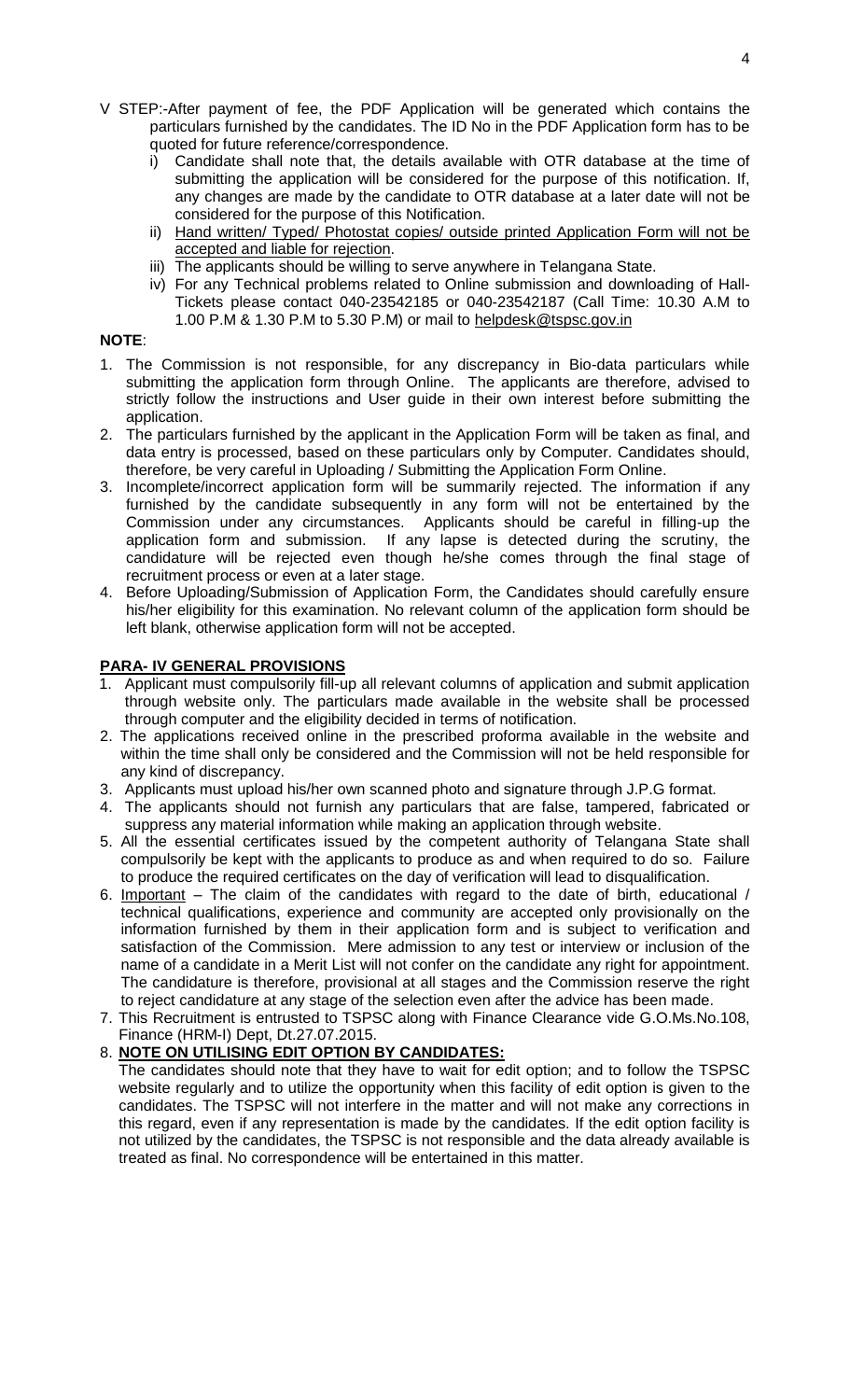# 9. **DISPLAY OF MARKS AFTER DECLARATION OF RESULTS:**

Total Marks secured by the candidates in Written Examination and Oral Test (Interview) will be displayed on the TSPSC website after the declaration of final results. Till finalization of selections, marks of Written Examination will not be displayed / communicated to the candidates under any circumstances. **However, IRL will be displayed immediately after Publication of results**.

The following certificates must be kept ready by the candidates for the purpose of verification.

- i). Aadhar Card.
- ii). Proof of Educational Qualifications.
- iii). Date of Birth Certificate / S.S.C
- iv). School Study Certificate
- v). Declaration by the Unemployed (For claiming exam fee exemption)
- vi). No Objection Certificate from Employer (if anywhere employed)

### The following Certificates should be obtained from Govt. of Telangana State in prescribed proforma for the purpose of verification.

- vii). Community Certificate (Issued in the name of candidate as S/o **OR** D/o)
- viii) Non-Creamy Layer Certificate as per Form- VIIB **/** Creamy Layer Certificate as per Form-VIIC vide Memo. No. 3009/BCW/OP/2001 Government of Telangana BC welfare
- Department Dt.18/12/2015.(Certificate issued in the name of candidate as S/o **OR** D/o) ix) Certificate of Residence / Nativity (where the Candidates not studied in School / Private Study)

The following Certificates should be obtained from Competent Medical authority for the purpose of verification. (Whichever is applicable)

- x) Medical Certificate for the Blind
- xi) Certificate of Hearing Disability and Hearing Assessment
- xii) Medical Certificate in respect of Orthopedically Handicapped Candidates

# **PARA-V:- IMPORTANT LEGAL PROVISIONS GOVERNING THE RECRUITMENT PROCESS:**

- 1. **Vacancies**: The recruitment will be made to the vacancies notified before the examination only. There shall be no waiting list as per G.O. Ms. No. 81 General Administration (Ser.A) Department, Dated 22/02/1997. If additional vacancies are reported by the Government an addendum to that effect will be issued.
- 2. **Recruitments**:- The Recruitment will be processed as per this Notification and also as per the Rules and Instructions issued by the Government and also as decided by the Commission from time to time in terms of respective Special Rules/Adhoc Rules governing the Recruitment and B.P.No.16 Administrative Wing, Dt. 30/01/1992 read with B.P. No. 134/4434 Administrative Wing Dt. 21/09/2011, Circular Resolution No. 472 and as per Government orders issued from time to time, and other related G.Os, Rules etc., applicable in this regard for appointment in Board Service Regulations.
- 3. **Rules**: All are informed that the various conditions and criterion prescribed herein are governed by the General Rules of existing State and Subordinate Service Rules, read with the relevant Special Rules applicable to any particular service in the departments. Any guidelines or clarification is based on the said Rules, and, in case of any necessity, any matter will be processed as per the relevant General and Special Rules in force. **Note:**

As per Government letter No.8324/Ser.A/A1/2018, GA(Ser.A), Dept., Dt: 15/10/2018, **"Rule 6(A)"** of Commission's Rules of Procedures has been deleted and the same was published in **EXTRAORDINARY OF THE TELANGANA GAZETTE,** December 28,2018 according to which no Relinquishments will be sought from the candidates

4. **Constitutional Provisions:-** The Commission is empowered under the provisions of Article 315 and 320 of the Constitution of India read with relevant laws, rules, regulations and executive instructions and all other enabling legal provisions in this regard to conduct examination for appointment to the posts notified herein, duly following the principle of order of merit as per **Rule 3** of the TSPSC Rules of procedure read with reference to relevant statutory provisions and ensuring that the whole recruitment and selection process is carried out with utmost regard to maintain secrecy and confidentiality so as to ensure that the principle of merit is followed. A candidate shall be disqualified for appointment, if he himself / she herself or through relations or friends or any others has canvassed or endeavored to enlist for his candidature, extraneous support, whether from official or nonofficial sources for appointment to this service.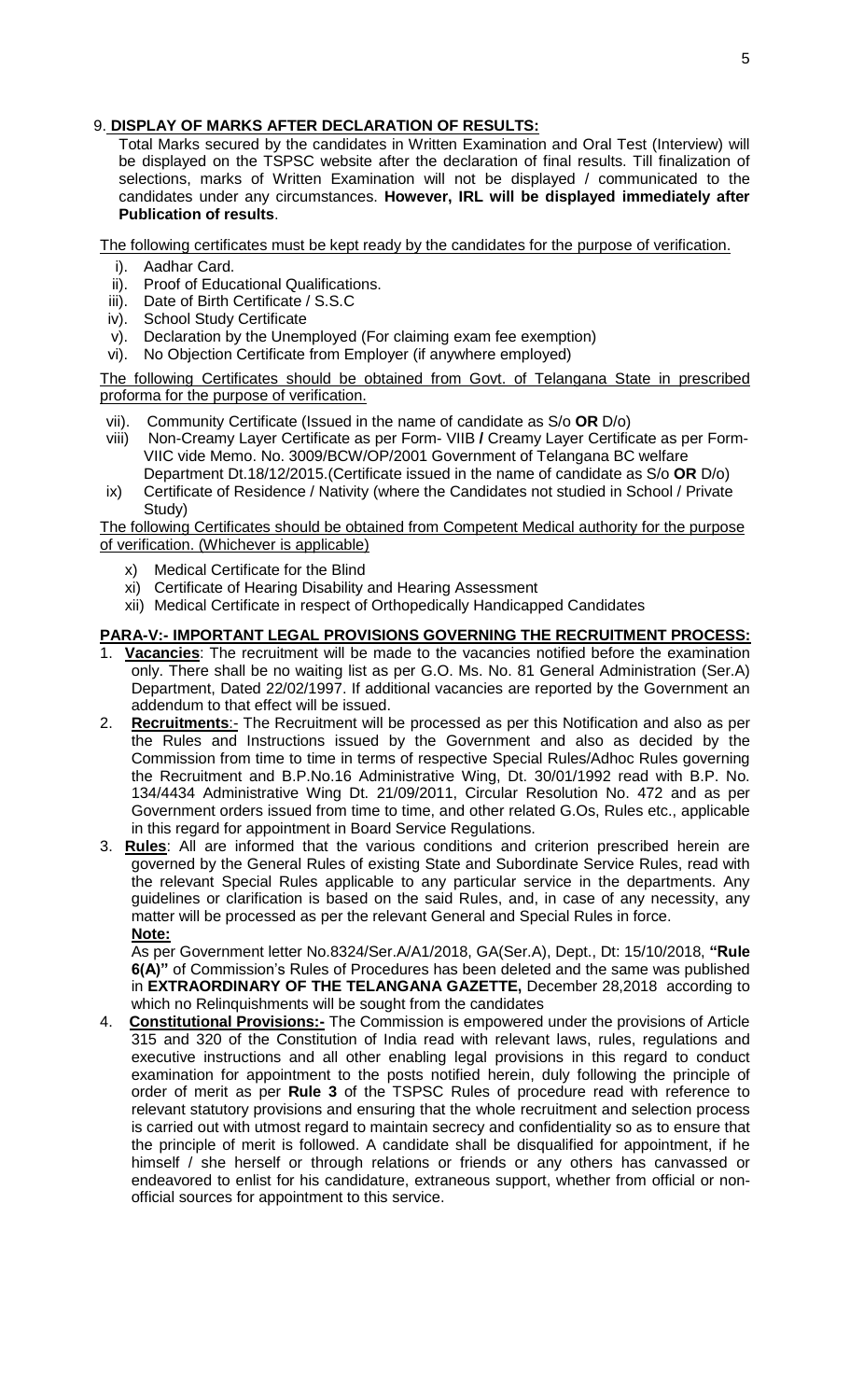- 5. **Multi Zonal Cadre Post: - The posts are identified as Multi Zone post, hence the Rule of reservation for Local Candidates is applicable., the selection will be made on Multi zone wise merit.**
- 6. **Local :-** The Local Reservations shall be followed as per the Telangana Public Employment (Organization of Local Cadres and Regulation of Direct Recruitment) Order, 2018 (G.O.Ms.No.124, General Administration (SPF-MC), Department, dated 30-08-2018 and other orders issued by the Government of Telangana from time to time and other related G.Os, Rules etc., applicable in this regard
- 7. **Employed**: The persons already in Government Service/ Autonomous bodies/ Government aided institutions etc., whether in permanent or temporary capacity or as work charged employees are required to inform in writing to the Head of Office / Department, as the case may be and required to submit the "No objection Certificate" from the concerned Head of Office / Department to the Commission as and when required to do so.
- 8. **Penal Action:** The Commission is also empowered to invoke the penal provisions of the T.S.Public Examinations (Prevention of Malpractices and Unfair means) Act 25/97 for matters connected therewith or incidental thereto and as per the Rules of Procedure of TSPSC published in Telangana Gazette No: 60 dated 28/12/2015 in respect of this Notification.
- 9. **Caste & Community:** Community Certificate issued by the competent authority (obtained from Government of Telangana State) in terms of G.O.Ms No. 58, SW (J) Dept., dt: 12/5/97 read with G.O. Ms. No. 5 Scheduled Castes Development (POA.A2) Dept., Dt. 08/08/2014, G.O. Ms. No. 11 Scheduled Castes Development (POA.A2) Dept., Dt. 17/09/2014 and G.O. Ms. No. 2 Scheduled Castes Development (POA.A2) Dept., Dt. 22/01/2015 should be submitted at appropriate time in respect of SC & ST Candidates. In respect of candidates belonging to Backward Classes are required to produce Community Certificate (BC-A, BC-B, BC-C, BC-D& BC-E) from Competent Authority i.e., from Tahsildars in the State of Telangana not below the rank of Deputy Tahsildar through e-seva/ mee-seva(G.O. Ms. No. 16 BCW(OP) Dept., Dt. 11/03/2015) and orders and instructions issued by the Government from time to time. As per General Rules for State and Subordinate Service Rules, **Rule - 2(28)** Explanation: No person who professes a religion different from Hinduism shall be deemed a member of Schedule Caste. **BC's, SC's and ST's belonging to other states are not entitled for any kind of reservation.**
- 10. **Reservation**: (i)The Reservation and eligibility in terms of General Rule 22 & 22 (A) of State and Subordinate Service Rules are applicable.
	- (ii) Reservation to Disabled persons is subject to their eligibility to any of the above category of posts and shall be subject to Special Rules/Adhoc Rules governing the posts. The required extent of deformity and the genuineness of the Medical Certificate and in the case of ambiguity or doubt, the same shall be referred to the Appellate Medical Boards as per the instructions of the Government.
	- (iii) The Reservation to Women will apply as per General Rules / Special rules.
	- (iv) Reservation to BC-E group will be subject to the adjudication of the litigation before the Honorable Courts including final orders in Civil Appeal No: (a) 2628-2637 of 2010 in SLP. No. 7388-97 of 2010, dated. 25/03/2010 and orders from the Government.
	- 11) **Distance Education:-** The Candidates who have obtained Degrees through Open Universities / Distance Education mode are required to have recognition by the University Grants Commission / AICTE / Distance Education Council as the case may be. Unless such Degrees had been recognised by the relevant Statutory Authority, they will not be accepted for purpose of Educational Qualification. The onus of Proof of recognition by the relevant Statutory Authority that their Degrees / Universities have been recognised, rests with the Candidate.

**PARA-VI: RESERVATION TO LOCAL CANDIDATES:** Reservation to the Local candidates is applicable as provided in the Rules and as amended from time to time as in force on the date of notification. The candidates claiming reservation as Local candidates should obtain the required Study certificates **(from I Class to VII Class)** (OR) Residence Certificate in the Proforma only for those candidates who have not studied in any Educational Institutions as the case may be. The relevant certificates may be got ready with authorized signature and kept with the candidates to produce as and when required.

**DEFINITION OF LOCAL CANDIDATE:-** In terms of Para-(7) of The Telangana Public Employment (Organization of Local Cadres and Regulation of Direct Recruitment) Order, 2018 issued vide G.O.Ms. No. 124, G.A. (SPF-MC) Dept., Dated: 30/08/2018., "LOCAL CANDIDATE" means a candidate for direct recruitment to any post in relation to that Local area where he/she has studied in Educational Institution(s) for not less than four consecutive academic years prior to and including the year in which he/she appeared **for VII Class** or its equivalent examination. If however, he/she has not studied in any educational institution and obtained **VII Class** or its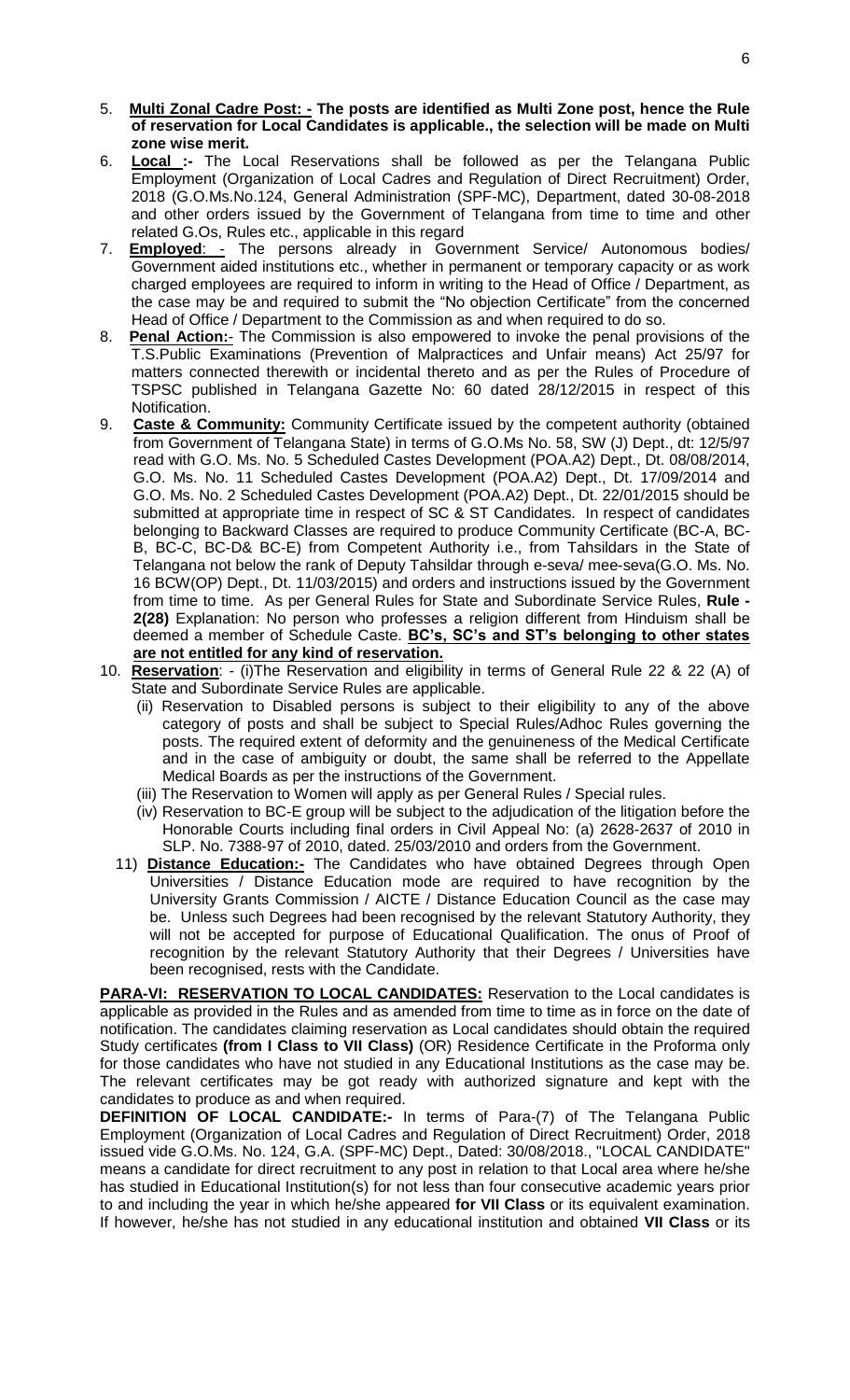equivalent qualification or Open School, Private Study basis, he/she has to produce residential certificate issued by the Tahsildar.

- i) In case any Candidate who does not fall within the scope of above then, if he/she has studied for a period of not less than seven years prior to and inclusive of the year in which he/she has studied VII Class or its equivalent qualification, he/she will be regarded as local candidate on the basis of the maximum period out of the said period of seven years and where the period of his/her study in two or more local areas or equal such local area where he/she has studied last in such equal periods will be taken for determining the local candidature. Similarly, if he/she has not studied during the above said period in any Educational Institution(s) and obtained private study the place of residence during the above period will be taken into consideration and local candidature will be determined with reference to the maximum period of residence or in the case of equal period where he/she has resided last in such equal periods.
- ii) If the claim for local candidature is based on study, the candidate is required to produce a certificate from the Educational Institution(s) where he/she has studied during the said 1 to 7-year period. If, however, it is based on residence, a certificate should be obtained from an officer of the Revenue Department not below the rank of Tahsildar or Deputy Tahsildar in independent charge of Mandal.
- iii) If, however, a candidate has resided in more than one Mandal during the relevant one/seven years period but within the same District or Zone as the case may be separate certificates from the Tahsildar exercising jurisdiction have to be obtained in respect of different areas.

#### **NOTE**:

- (A) Residence Certificate will not be accepted, if a candidate has studied in any educational institution up to VII Class or equivalent examination, such candidates have to produce study certificates invariably. The candidates, who acquired Degree from Open Universities without studying VII Class or equivalent in Educational Institutions, have to submit Residence Certificate only. Educational institutions means a recognized institution by the Government / University / Competent Authority. The Open School students must invariably enter the Residence particulars in the Application form, failing which they will automatically fall under "OTHERS''(NON-LOCAL) category.
- (B) Each of the following Zones comprises the Districts mentioned against each Zone.
- (C) **Multi Zone – II of Telangana region consists of Zone V, VI and VII of Telangana State. Selection and allotment will be Multi Zone only**.

 **The following are the Present Zones in the Telangana State as per the Presidential Order vide G.O.Ms. No. 124, G.A. (SPF-MC) Dept., Dated: 30/08/2018:**

|                     | Zone I: Kaleshwaram | (Asifabad-Komarambheem, Mancherial,<br>Peddapalli, Jayashankar-Bhupalapalli<br>Districts).          |  |  |  |  |  |  |
|---------------------|---------------------|-----------------------------------------------------------------------------------------------------|--|--|--|--|--|--|
|                     | Zone II: Basara     | (Adilabad,<br>Nirmal.<br>Nizamabad,<br>Jagityal<br>Districts).                                      |  |  |  |  |  |  |
| <b>Multi Zone-I</b> | Zone III: Rajanna   | (Karimnagar, Sircilla-Rajanna,<br>Siddipet,<br>Medak, Kamareddy Districts).                         |  |  |  |  |  |  |
|                     | Zone IV: Bhadradri  | (Kothagudem-Bhadradri,<br>Khammam,<br>Mahabubabad, Warangal<br>Rural,<br>Warangal Urban Districts). |  |  |  |  |  |  |
|                     | Zone V: Yadadri     | Bhongir-Yadadri,<br>(Suryapet, Nalgonda,<br>Jangaon Districts).                                     |  |  |  |  |  |  |
| Multi Zone-II       | Zone VI: Charminar  | (Medchal-Malkajgiri, Hyderabad,<br>Ranga-<br>Reddy, Sanga Reddy Districts)                          |  |  |  |  |  |  |
|                     | Zone VII: Jogulamba | (Vikarabad, Mahaboobnagar, Jogulamba-<br>Gadwal, Wanaparthi, Nagarkurnool Districts)                |  |  |  |  |  |  |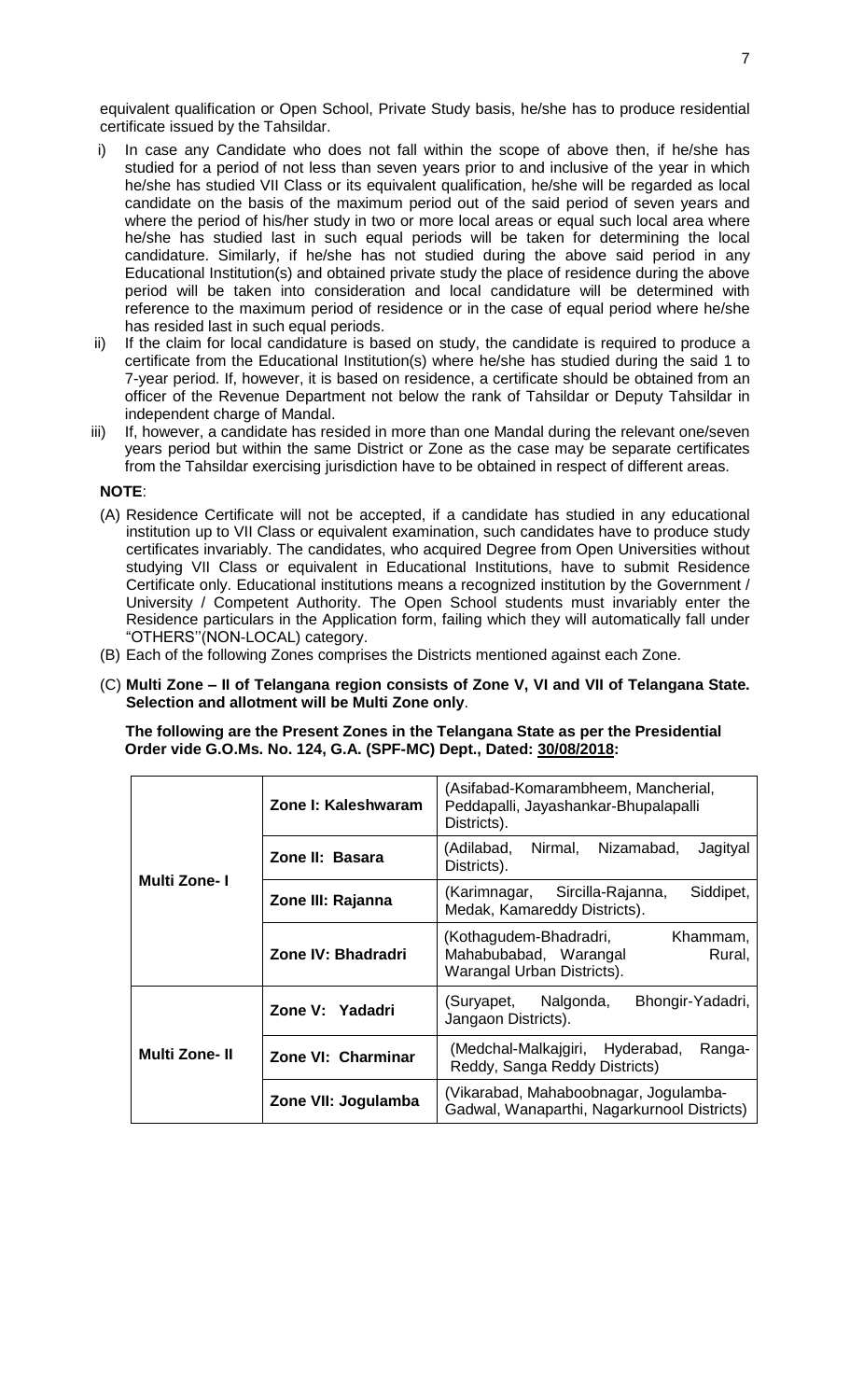**PARA-VII: SCHEME OF EXAMINATION: - The Scheme & Syllabus for the examination has** been shown in *ANNEXURE***-III**.

#### **PARA-VIII: PROCEDURE OF SELECTION:**

THE SELECTION OF CANDIDATES FOR APPOINTMENT TO THE POSTS WILL BE MADE IN TWO SUCCESSIVE STAGES VIZ.,

- i) Examination (Objective Type) by Online / OMR based.
	- and
- ii) Personality assessment test (Interview) (only for those qualified as per Rules).

THE FINAL SELECTION OF THESE POSTS WILL BE BASED ON THE EXAMINATION EITHER ONLINE OR OMR BASED AND PERSONALITY ASSESSMENT TEST (INTERVIEW) MARKS PUT TOGETHER.

- 1) Those candidates who qualify in the Examination (Objective Type) in order of merit will be called for verification of Certificates and Personality assessment test (Interview) in 1:2 ratio, Community and Category wise for the vacancies available. The minimum qualifying marks for Personality assessment test (Interview) / Selection are OCs 40%, BCs 35% SCs, STs and PH 30%. The minimum qualifying marks are relaxable in the case of SC/ST/BC/PH at the discretion of the Commission.
- 2) The candidates will be selected and allotted to Service / Department in Telangana State as per their rank in the merit list and as per zonal preference for allotment of candidates against vacancies and for the vacancies available. N.B.: Mere securing minimum qualifying marks does not vest any right in a candidate for being considered for selection.
- 3) Those candidates who called for verification of certificates shall exercise web option prior to verification of certificates, failing which his/her candidature is liable for rejection for further selection process
- 4) The appearance in all papers at the Written Examination as per rules is compulsory. / Absence in any paper/ papers will automatically render his candidature as disqualified.
- 5) Candidates have to produce Original documents and other particulars on the day of verification itself. If candidate fails to produce any of the required certificates and if the particulars furnished by him / her in the Application do not tally with the Original documents produced him / her, then his / her candidature will be rejected/disqualified without any further correspondence. As candidature for the recruitment is processed through Computer/Electronic devices based on the particulars furnished in the Application Form, the candidate is advised to fill in all the relevant particulars carefully.
- 6) The preference opted by candidates in respect of post, in the application form are only indicative for being considered to the extent possible but not binding or limiting the Commission's powers conferred under Article 315 and 320 of the Constitution of India. Therefore, the Commission has the power to assigning a successful candidate to any of the notified post for which he is considered by them to be qualified and eligible, subject to fulfilling the selection criterion. Mere claim of preference for any Zone for allotment against vacancy does not confer a right to selection for that Zone in particular or any Zone in general.
- 7) The appointment of selected candidates will be subject to their being found medically fit in the appropriate Medical Examination, and if he/she is of sound health, active habits free from any bodily defect or infirmity.

# **PARA-IX: DEBARMENT:**

- a) Candidates should make sure of their eligibility to the post applied for and that the declaration made by them in the format of application regarding their eligibility is correct in all respects. **Any candidate furnishing in-correct information or making false declaration regarding his/her eligibility at any stage or suppressing any information is liable to be debarred for five years from appearing for any of the examinations conducted by the commission, and for summary rejection of candidature for this recruitment**.
- b) The Penal Provisions of Act 25/97 published in the State Gazette No. 35, Part-IV.B Extraordinary dated: 21/08/1997 shall be invoked if malpractice and unfair means are noticed at any stage of the Recruitment.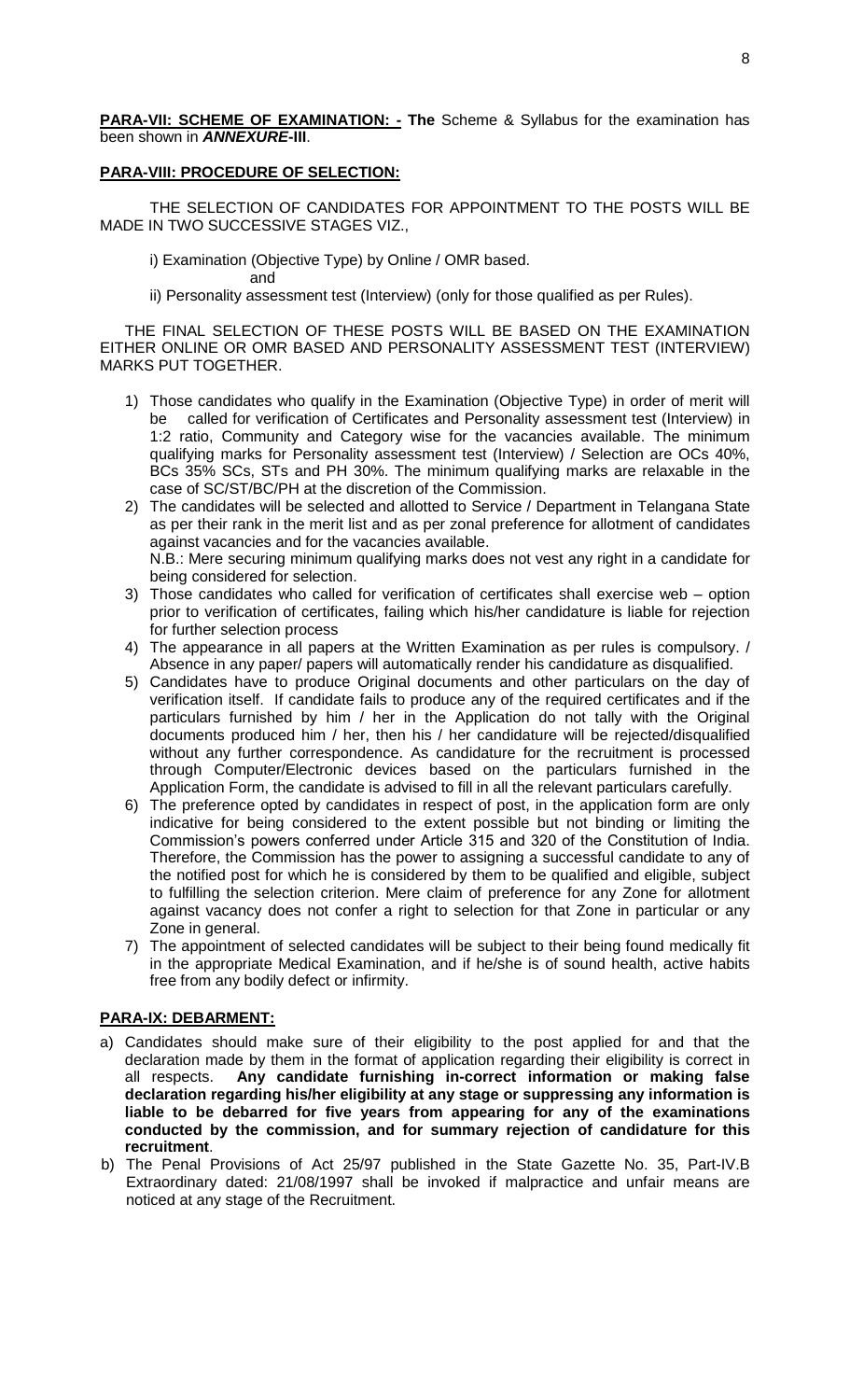- c) The Commission is vested with the constitutional duty of conducting recruitment and selection as per rules duly maintaining utmost secrecy and confidentiality in this process and any attempt by anyone causing or likely to cause breach of this constitutional duty in such manner or by such action as to violate or likely to violate the fair practices followed and ensured by the Commission will be sufficient cause for rendering such questionable means as ground for debarment and penal consequences as per law and rules and as may be decided by the Commission.
- d) Any candidate is or has been found impersonating or procuring impersonation by any person or resorting to any other irregular or improper means in connection with his / her candidature for selection or obtaining support of candidature by any means, such a candidate may in addition to rendering himself/ herself liable to criminal prosecution, will be debarred permanently from any exam or selection held by the Service Commission in the country.
- e) **MEMORANDUM OF MARKS: -** Memorandum of Marks can be downloaded on payment of Rs.200/- (Rupees Two Hundred Only) through Online Payment in favour of the Secretary, T.S. Public Service Commission, Hyderabad. Candidates will be allowed to download the marks obtained by them in the selection after one month from the date of declaration of final selection list in TSPSC website. This download of marks will be allowed only for a period of one month. Request for revaluation or recounting will not be undertaken under any circumstances. Invalid, disqualified, ineligible candidates will not be issued any Memorandum of Marks and fees paid by such candidates, if any, will be forfeited to Government account, without any correspondence in this regard. Requests for memorandum of marks, details or category wise cutoff etc., will not be entertained until the recruitment process is finalized.
- f) **Invalidation of OMR Answer Sheet: -** In case of Off-line examination, if any candidate fails to Mark or Wrongly bubble the Booklet Series, Roll Number in the OMR Answer Sheet, the Commission reserves the right to invalidate such Answer Sheets as Answer Sheets are valued by Optical Mark Scanner. No request for reconsideration of such rejected/invalidated cases will be entertained.

**PARA-X:-** Please read the following Annexures appended to the Notification before filling the application form.

- *i) Breakup of Vacancies*
- *ii) Payment gateway*
- *iii) Scheme and Syllabus*
- *iv) Instruction to the Candidates*
- *v) List of Communities*

#### **PARA XI: SPECIAL INSTRUCTIONS TO CANDIDATES:**

Candidates are directed to follow the Commission's Website **([www.tspsc.gov.in](http://www.tspsc.gov.in/))** regularly to know the latest developments of this Recruitment and any changes/ Modifications/ Addendum/ Corrigendum, dates of Examination, calling of candidates for verification of Certificates/ Results etc. Candidates are advised to go through the Instructions to Candidates enclosed to this Notification at Annexure-IV.

#### **PARA-XII: COMMISSION'S DECISION TO BE FINAL:**

The decision of the Commission in all aspects and all respects pertaining to the application and its acceptance or rejection as the case may be, conduct of examination and at all consequent stages culminating in the selection or otherwise of any candidate shall be final in all respects and binding on all concerned, under the powers vested with it under Article 315 and 320 of the Constitution of India. Commission also reserves its right to alter and modify time and conditions laid down in the notification for conducting the various stages up to selection, duly intimating details thereof to all concerned, as warranted by any unforeseen circumstances arising during the course of this process, or as deemed necessary by the Commission at any stage.

*HYDERABAD Sd/-*

*DATE:07/03/2020 PRINCIPAL SECRETARY*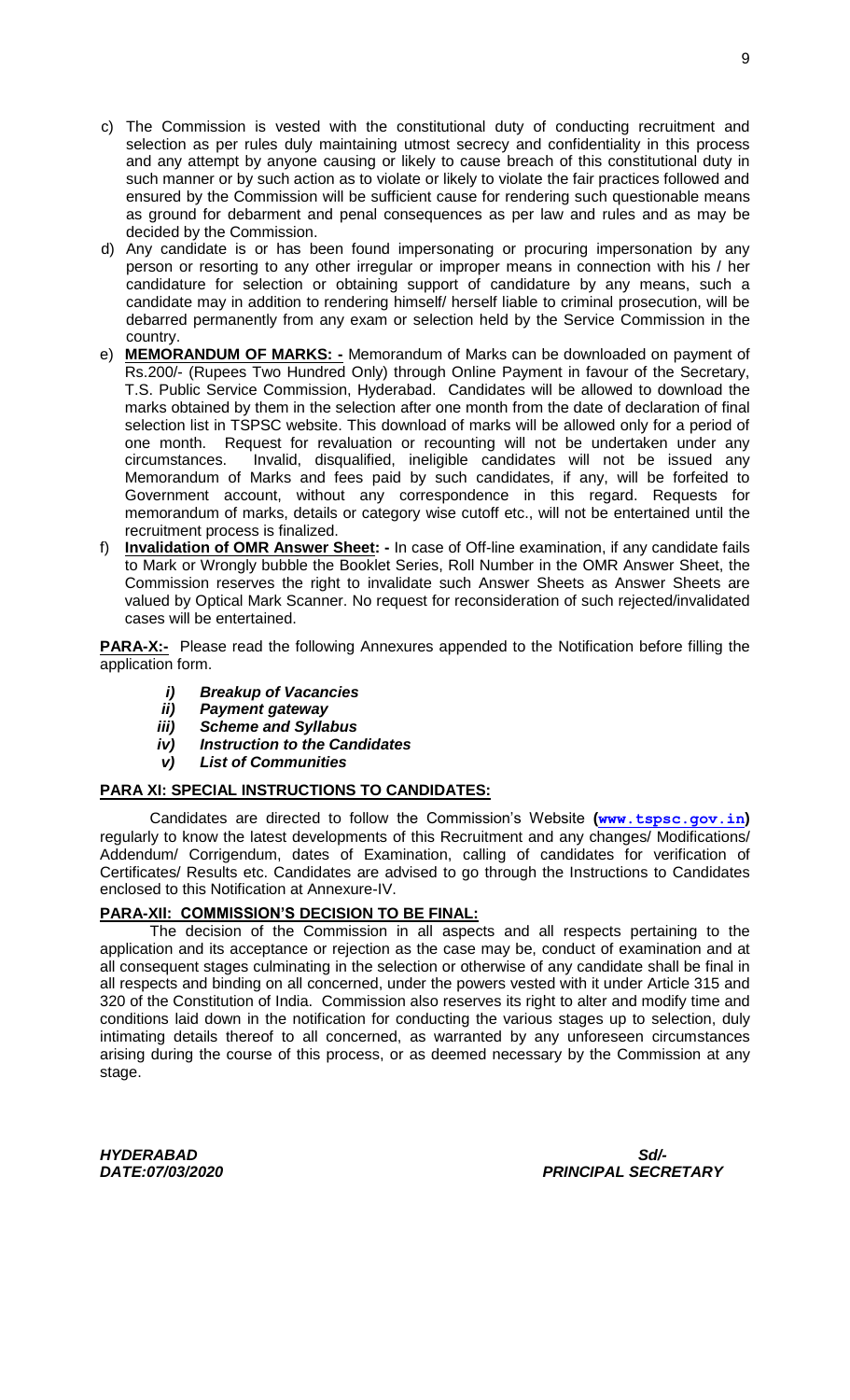#### **ANNEXURE – I**

#### **(GENERAL RECRUITMENT)**

#### **TELANGANA STATE PUBLIC SERVICE COMMISSION: : HYDERABAD**

# **BREAKUP OF PROVISIONAL VACANCIES (C.F. VACANCIES OF NOTIFN.NO.13/2015) FOR THE POST OF MANAGERS (ENGG) IN HMWS&SB ENGG SERVICES**

| <b>BRANCH</b>                          |                          | OC |        | <b>BC-A</b>    |        | <b>BC-B</b> |        | <b>BC-C</b>              | <b>BC-D</b> |              |          | <b>BC-E</b> |          | <b>SC</b> |          | <b>ST</b>    |          | <b>VH</b> |                          | <b>HH</b> |          | <b>OH</b>                |    | <b>TOTAL</b>             |                      |
|----------------------------------------|--------------------------|----|--------|----------------|--------|-------------|--------|--------------------------|-------------|--------------|----------|-------------|----------|-----------|----------|--------------|----------|-----------|--------------------------|-----------|----------|--------------------------|----|--------------------------|----------------------|
|                                        | G                        | W  | G      | W              | G      | W           | G      | W                        | G           | W            | G        | W           | G        | W         | G        | W            | G        | W         | G                        | W         | G        | W                        | G  | W                        | <b>TOTAL</b>         |
| <b>CIVIL</b>                           | 12                       | 14 | 4      | $\overline{2}$ | 6      | 5           |        | $\overline{\phantom{0}}$ | 4           | $\mathbf{2}$ | 3        |             | 10       | 4         | 4        | $\mathbf{2}$ |          |           | $\mathbf{2}$             |           | $\equiv$ | $\overline{\phantom{0}}$ | 47 | 32                       | 79                   |
| <b>MECHANICAL</b>                      | $\overline{2}$           | 3  |        | -              | -      | -           | -      | -                        | -           | -            | -        | $\sim$      | $\equiv$ | $\sim$    | -        | -            | $\equiv$ | -         | $\equiv$                 | $\equiv$  | $\equiv$ | $\equiv$                 | 3  | 3                        | 6                    |
| <b>ELECTRICAL</b>                      | $\overline{\mathbf{4}}$  | -  | -      |                |        | -           |        |                          | $\sim$      | -            | -        | -           | -        | -         | -        | -            | -        |           |                          |           |          |                          | 4  |                          | 4                    |
| <b>E.C.E.</b>                          | $\overline{2}$           | -  | -      | -              | _      | -           | -      | -                        | -           | -            | -        | $\equiv$    |          | $\equiv$  | -        | -            | -        |           | $\overline{\phantom{a}}$ | -         |          |                          | 3  | -                        | 3                    |
| <b>COMPUTER</b><br><b>SCIENCE / IT</b> | $\overline{\phantom{a}}$ | -  | $\sim$ | $\sim$         | $\sim$ | $\equiv$    | $\sim$ | -                        | -           | $\sim$       | $\equiv$ | $\,$        |          | $\,$      | $\equiv$ | $\sim$       | $\equiv$ | $\sim$    | $\equiv$                 | $\sim$    | $\sim$   | $\equiv$                 | 1  | $\overline{\phantom{0}}$ | $\blacktriangleleft$ |
| <b>TOTAL</b>                           | 20                       | 17 | 5      | $\mathbf{2}$   | 6      | 5           |        | $\overline{\phantom{0}}$ | 4           | $\mathbf{2}$ | 3        |             | 12       | 4         | 4        | $\mathbf 2$  | -4       |           | $\mathbf{2}$             |           | -        | $\overline{\phantom{0}}$ | 58 | 35                       | 93                   |

**MULTI-ZONE - II**

**IMPORTANT NOTE**: The number of vacancies are subject to variation on intimation being received from the appointing authority.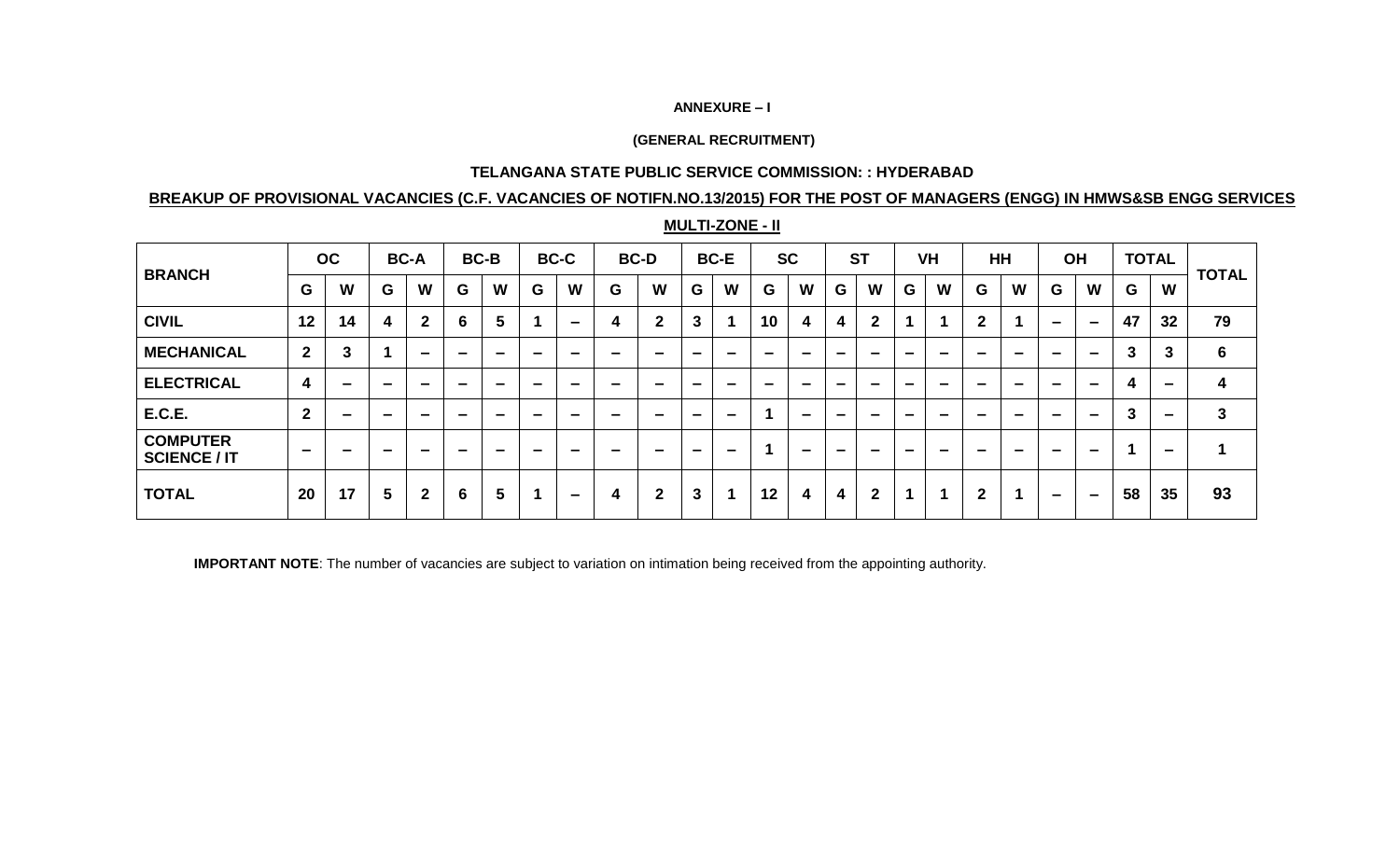# **ANNEXURE-II**

|                                 | <b>5.Oriental Bank of</b>      | 17. Lakshmi Vilas      | <b>6. Punjab National</b> |  |  |
|---------------------------------|--------------------------------|------------------------|---------------------------|--|--|
| <b>STATE BANKGROUP</b>          | <b>Commerce</b>                | <b>Bank</b>            | <b>Bank</b>               |  |  |
|                                 |                                | <u>18.Punjab &amp;</u> | 7. Union Bank of          |  |  |
| <b>1.State Bank of India</b>    | <b>6. United Bank of India</b> | <b>Sind Bank</b>       | India                     |  |  |
| 2. State Bank of                |                                |                        |                           |  |  |
| <b>Bikaner &amp; Jaipur</b>     | 7. Vijaya Bank                 | 19.IDBI Bank           | $LIST - C$                |  |  |
| 3. State Bank of                |                                | 20.Indusind            |                           |  |  |
| <b>Hyderabad</b>                | <b>8.City Union Bank</b>       | <b>Bank</b>            | 1.HDFC Bank               |  |  |
| 4. State Bank of                | 9. Catholic Syrian             | 21.Syndicate           | 2.ICICI Bank              |  |  |
| <b>Mysore</b>                   | <b>Bank</b>                    | <b>Bank</b>            |                           |  |  |
|                                 |                                |                        | <b>3.Bank of Bahrain</b>  |  |  |
| <b>5. State Bank of Patiala</b> | <b>10.Federal Bank</b>         | $LIST - B$             | and Kuwait                |  |  |
| 6. State Bank of                |                                |                        |                           |  |  |
| <b>Travancore</b>               | 11. ING Vysya Bank             | 1. Canara Bank         | 4.Citi Bank               |  |  |
|                                 | 12.Jammu & Kashmir             | <b>2.Central Bank</b>  | <b>5.Indian Overseas</b>  |  |  |
| LIST - A                        | Bank                           | of India               | <b>Bank</b>               |  |  |
| <b>1. Bank of Maharashtra</b>   | 13. KarurVysya Bank            | <b>3.Deutsche Bank</b> | 6.Karnataka Bank          |  |  |
|                                 |                                | 4.Dhanalaxmi           |                           |  |  |
| <b>2. Corporation Bank</b>      | <b>14.South Indian Bank</b>    | <b>Bank</b>            | 7. Ratnakar Bank          |  |  |
|                                 | <u>15.Tamilnadu</u>            |                        |                           |  |  |
| 3.Dena Bank                     | <b>Mercantile Bank</b>         | 5.Kotak Bank           |                           |  |  |
| 4.Indian Bank                   | 16.DCB Bank                    |                        |                           |  |  |

# **List of Banks for making online payment.**

|                                   | <b>CHANNEL</b>                                 | <b>AMOUNT</b><br>RS. | <b>PRICING IN RS.</b>                     |
|-----------------------------------|------------------------------------------------|----------------------|-------------------------------------------|
|                                   | <b>Internet Banking</b>                        |                      |                                           |
|                                   | <b>State Bank Group (6 Banks)</b>              | <b>All amounts</b>   | Rs.3/-per transaction +Taxes              |
|                                   | List-A (21<br><b>Banks</b> )                   |                      | <b>Rs.5/-per transaction +Taxes</b>       |
| <b>All other</b><br><b>Banks</b>  | List-B (7<br><b>Banks</b> )                    | <b>All amounts</b>   | <b>Rs.8/-per transaction +Taxes</b>       |
|                                   | List-C (7<br><b>Banks</b> )                    | <b>All amounts</b>   | <b>Rs.12/-per transaction +Taxes</b>      |
|                                   | <b>Debit Card</b>                              |                      |                                           |
|                                   | <b>All Banks</b>                               | Up to 2000/-         | 0.75 % of the transaction amount + Taxes  |
| <b>Master/Mastreo/Visa/Rupay)</b> |                                                | 2001/- &<br>above    | 1.00% of the transaction +Taxes           |
|                                   | <b>Credit card</b><br>(Master/Visa/AMEX/Rupay) | <b>All amounts</b>   | 1.00% of transaction amount + Taxes       |
|                                   | <b>IMPS – Mobile payments</b>                  | All Amounts          | Rs. 7/- of the transaction Amount + Taxes |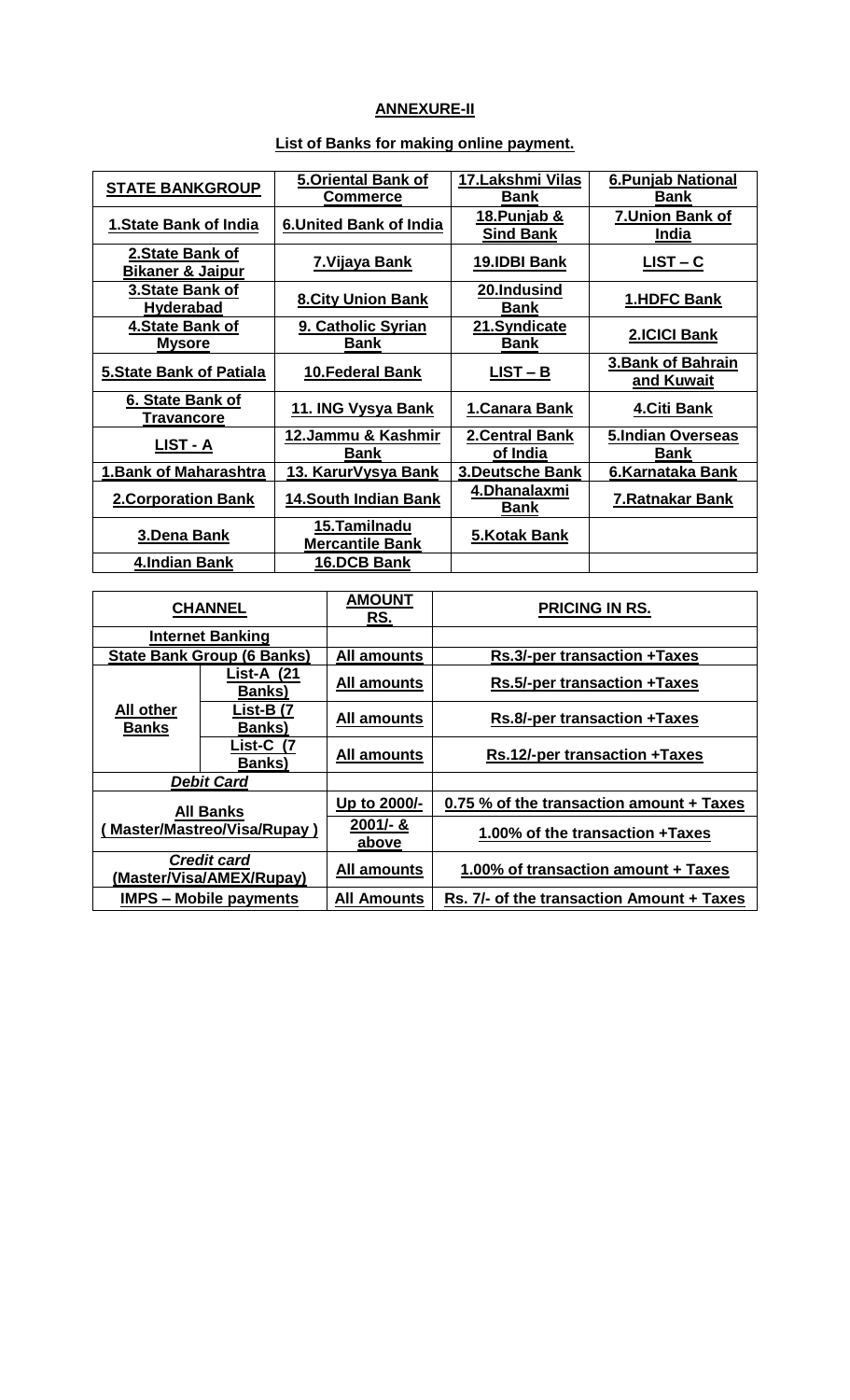# **ANNEXURE-III**

#### **SCHEME AND SYLLABUS FOR RECRUITMENT TO THE POSTS OF MANAGER (ENGINEERING) IN HYDERABAD METROPOLITAN WATER SUPPLY AND SEWERAGE BOARD**

# **Scheme of Examination**

|                                                                                                                                                                                                                                                                                                   | No. of<br><b>Questions</b> | <b>Duration</b><br>(Minutes) | <b>Maximum</b><br><b>Marks</b> |
|---------------------------------------------------------------------------------------------------------------------------------------------------------------------------------------------------------------------------------------------------------------------------------------------------|----------------------------|------------------------------|--------------------------------|
| Part: A: WRITTEN EXAMINATION (Objective Type)                                                                                                                                                                                                                                                     |                            |                              |                                |
| <b>Paper-I:</b> General Studies and General Abilities                                                                                                                                                                                                                                             | 150                        | 150                          | 150                            |
| <b>Paper-II:</b> Civil Engineering (Degree Level)<br>OR.<br>Mechanical Engineering (Degree Level)<br>OR.<br>Electrical Engineering (Degree Level)<br><b>OR</b><br>Electronics & Communication Engineering<br>(Degree Level)<br>OR.<br>Computer Science & Information Technology<br>(Degree Level) | 150                        | 150                          | 300                            |
| <b>Part: B: Interview</b>                                                                                                                                                                                                                                                                         | 50                         |                              |                                |
|                                                                                                                                                                                                                                                                                                   |                            | <b>Total</b>                 | 500                            |

| <b>Name of the Papers</b>                             | Language Of Examination   |
|-------------------------------------------------------|---------------------------|
| <b>PAPER-I: General Studies and General Abilities</b> | Bilingual i.e.,           |
|                                                       | <b>English and Telugu</b> |
| <b>PAPER-II: Concerned Subject</b>                    | English                   |

# **Syllabus**

# **PAPER-I: GENERAL STUDIES AND GENERAL ABILITIES**

- 1. Current affairs Regional, National and International.
- 2. International Relations and Events.
- 3. General Science; India's Achievements in Science and Technology.
- 4. Environmental issues; Disaster Management- Prevention and Mitigation Strategies.
- 5. Economic and Social Development of India and Telangana.
- 6. Physical, Social and Economic Geography of India.
- 7. Physical, Social and Economic Geography and Demography of Telangana.
- 8. Socio-economic, Political and Cultural History of Modern India with special emphasis on Indian National Movement.
- 9. Socio-economic, Political and Cultural History of Telangana with special emphasis on Telangana Statehood Movement and formation of Telangana state.
- 10.Indian Constitution; Indian Political System; Governance and Public Policy.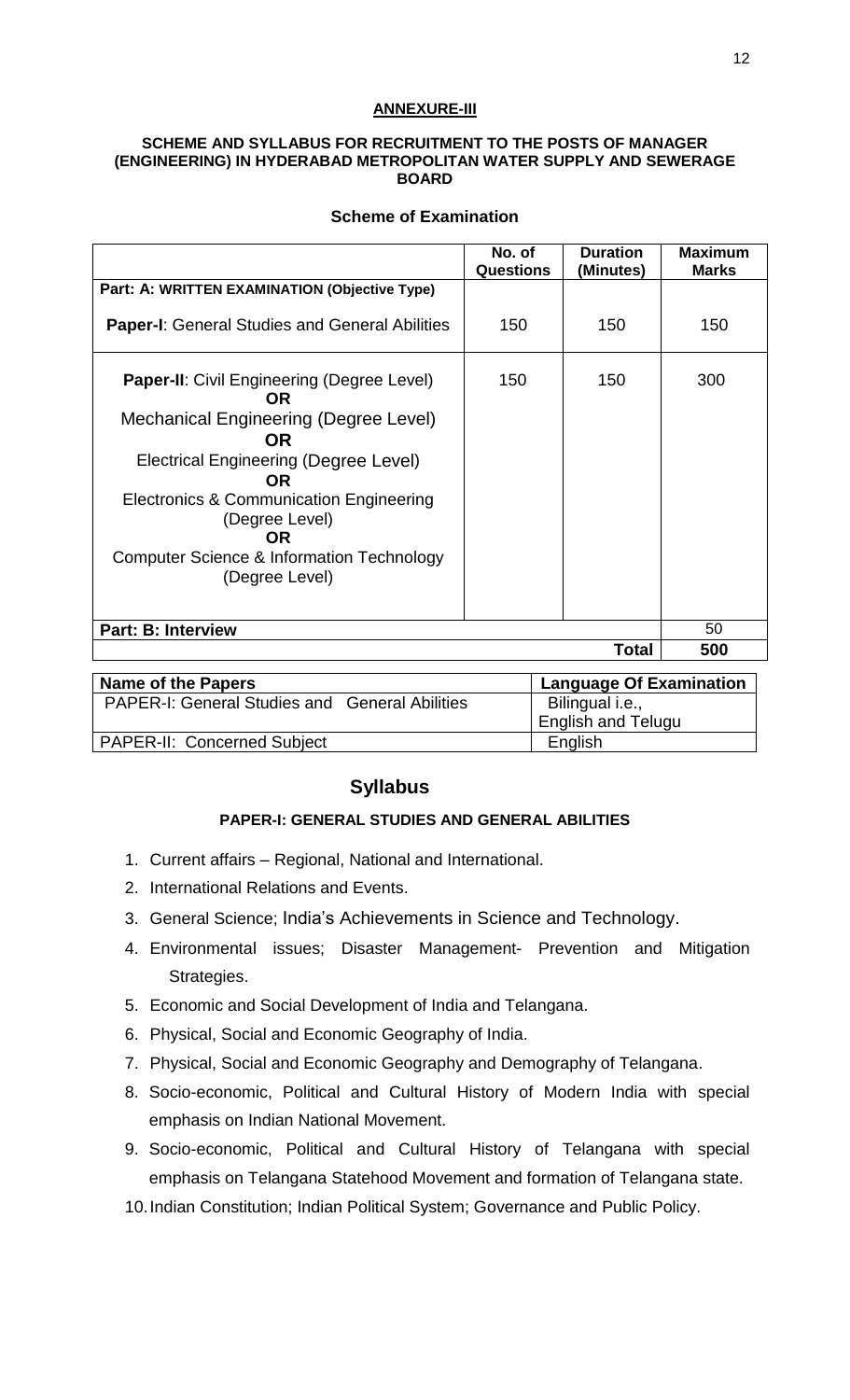- 11.Social Exclusion; Rights issues such as Gender, Caste, Tribe, Disability etc. and inclusive policies.
- 12.Society, Culture, Heritage, Arts and Literature of Telangana.
- 13.Policies of Telangana State.
- 14.Logical Reasoning; Analytical Ability and Data Interpretation.
- 15. Basic English. (10<sup>th</sup> class Standard)

# **Paper-II: CIVIL ENGINEERING (DEGREE LEVEL)**

# **1. Building Materials and Construction:**

Bricks– Types of Bricks, Indian standard classification, properties; Stones – Types of stones, classification, properties, dressing and polishing of stones; Methods of Quarrying; Cement – Different grades and types of cement, properties and IS specifications; Aggregates – coarse and fine aggregate, properties and IS specifications; Cement Mortar – Proportions of cement mortar for various applications; Concrete – Constituents of Concrete, Different grades of Concrete, mix proportioning using IS Code, Properties of fresh and hardened Concrete; Admixtures – Types of Admixtures

# **2. Strength of Materials and Theory of Structures:**

Strength of Materials: Simple stresses and strains, elastic constants and relationship between them; Compound bars; Temperature stresses; Shear forces and bending moment diagrams for beams; Principal stresses and Mohr's circle of stress, Theory of bending and bending stresses ; Shear stress distribution; Theory of torsion; Springs; Deflections of beams; Thin and thick cylinders;; Analysis of trusses, Betti-Maxwell theorem; Shear centre and unsymmetrical bending.

Theory of Structures: Direct and bending stresses; Columns and struts; Strain energy method; Moving loads and influence lines; Arches and suspension bridges; Static and kinematic indeterminacy; Moment distribution, Slope deflection, and Kani's methods applied to continuous beams and portal frames; Column analogy and matrix methods of analysis.

# **3. RCC and Steel Structures:**

Concrete Structures: Materials, permissible stresses and IS Specifications; Working stress methods; Limit State Method - Stress Blocks parameters, design of Beams, Slabs, Columns and Footing; Design for Shear and Torsion; Design of Retaining Walls, Water tanks, and T-Beam Slab bridges; Yield line theory.

Steel Structures: Properties of steel sections, permissible stresses, IS Specifications; Riveted and welded joints and connections; Design of simple and compound Beams and Columns, Column bases, Roof trusses, Plate and Gantry Girders; Plate Girder Lattice Girder Railway bridges, and Bearings. Plastic analysis.

Pre-Stressed Concrete: Basic concepts, material for pre-stressing, losses in Pre-stress, classification of pre-stressing system; Analysis of PSC Sections.

# **4. Fluid Mechanics and Hydraulics:**

Fluid Properties; Measurement of Pressure - Manometers; Fluid Kinematics -Classification of Fluids, Stream function and Velocity potential, significance and use of Flownets, Fluid dynamics - Continuity equation, Bernoulli's equations and Impulse momentum equation; Laminar and Turbulent flow through pipes – significance of Reynolds number, Hagen – Poiseuille's equation, Darcy – Weisbach equation, Friction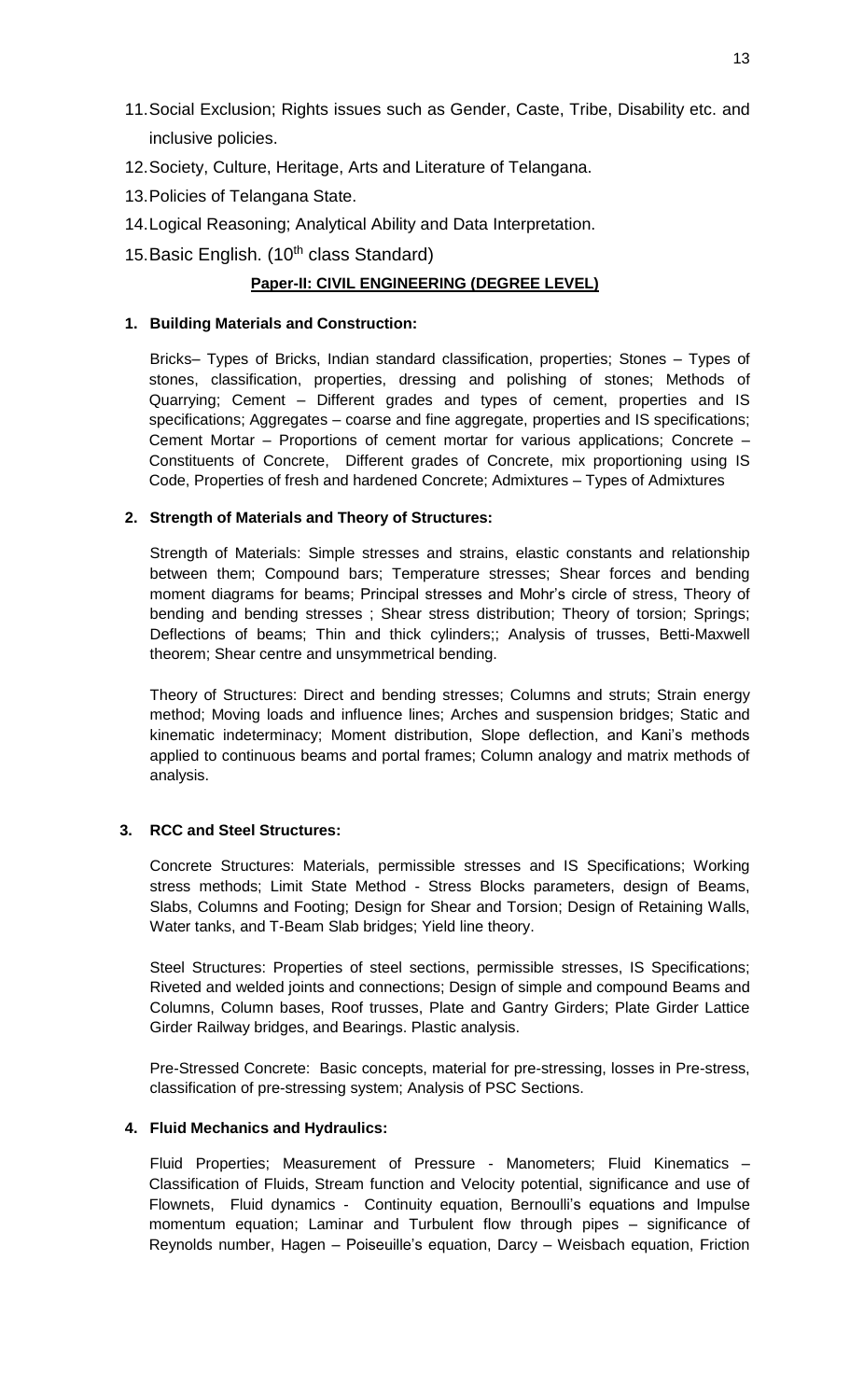factor, Water hammer phenomenon; Compressible flow – Bernoulli's equation for Isothermal and Adiabatic conditions, Mach Number, Mach cone, stagnation properties; Steady uniform flow through open channels; Gradually varied flows – significance of Froude number, classification and computation of Flow profiles, Hydraulic jump, Surges; Boundary layer – Laminar and Turbulent Boundary layer, Boundary layer thickness, rough and smooth Boundaries, Boundary layer separation; Dimensional analysis and similarity laws; Hydraulic Turbines – classification, Velocity triangles, principles and design of reaction and impulse turbines; Centrifugal pumps – specific speed, work done and efficiency, characteristic curves.

# **5. Hydrology and Water Resources Engineering:**

Hydrological cycle; Rainfall – types and measurement, network design; Infiltration - Фindex; Runoff – process, factors and determination of runoff, dependable yield; Floods – flood hydrograph, computation of flood peak using rational formula, unit hydrograph method and Gumbel's extreme value methods; Groundwater – types of aquifer and properties, Darcy's law, specific yield, steady radial flow to wells in confined and unconfined aquifers; Irrigation – types and advantages, soil water plant relationship, consumptive use, duty, delta, base period, crops and their water requirements; Single and multipurpose projects; Dams – classification, forces and design of Gravity dam and Earth dam; Spillways – types, energy dissipation, stilling basin, Appurtenances; Canals – alignment, Kennedy's and Lacey's theories, lining of Canals; Weirs – components, design of vertical drop and sloping glacis weir; Seepage forces – Bligh's Theory, Khosla's theory; Canal falls – types and design principles; Cross drainage works – classification and design principles of aqueducts; Hydropower – classification and principle components of Hydroelectric power plants.

# **6. Environmental Engineering:**

Water supply – objectives, rate of demand, population forecasts; Analysis of water  $$ classification, design of coagulation, sedimentation, filtration, disinfection and softening processes; Methods of layout of distribution pipes – Hardy cross method; Waste water engineering – systems of sewerage, hydraulic formulae and design of sewers, BOD, COD, self purification of natural streams, methods of sewage disposal; Treatment of sewage – principles and design of grit chamber, sedimentation tanks, trickling filters, activated sludge process, sludge digestion tanks, septic tanks; Municipal solid waste – characteristics, collection and transportation of solid wastes; Air Pollution – types and sources of pollutants, air quality standards; Noise pollution – Impacts and permissible limits, measurement and control of noise pollution.

# **7. Transportation Engineering:**

Highway Classification as per IRC; Highway alignment; Engineering Surveys; Geometric Design; Cross sectional elements of road; Gradient; Grade compensation; Traffic Surveys – speed, Volumes, origin and destination; Highway capacity and level of service as per HCM 2000; Intersection – at grade and grade separated; Channelization; Rotary intersection; signal design – webstar method, traffic signs, pavement marking; Parking studies, accidental studies, pavement types, Factors considered for pavement design, flexible and rigid pavements design concepts.

Railway Engineering: Permanent way, rails, sleepers, ballast; Creep, coning of wheel, rail fixtures and fastenings, super elevation, cant deficiency, curves, turnout; Points and crossings.

Airport Engineering: Selection of site of Airport, runway orientation and design, wind rose diagram, basic run way length, correction to basic runway length.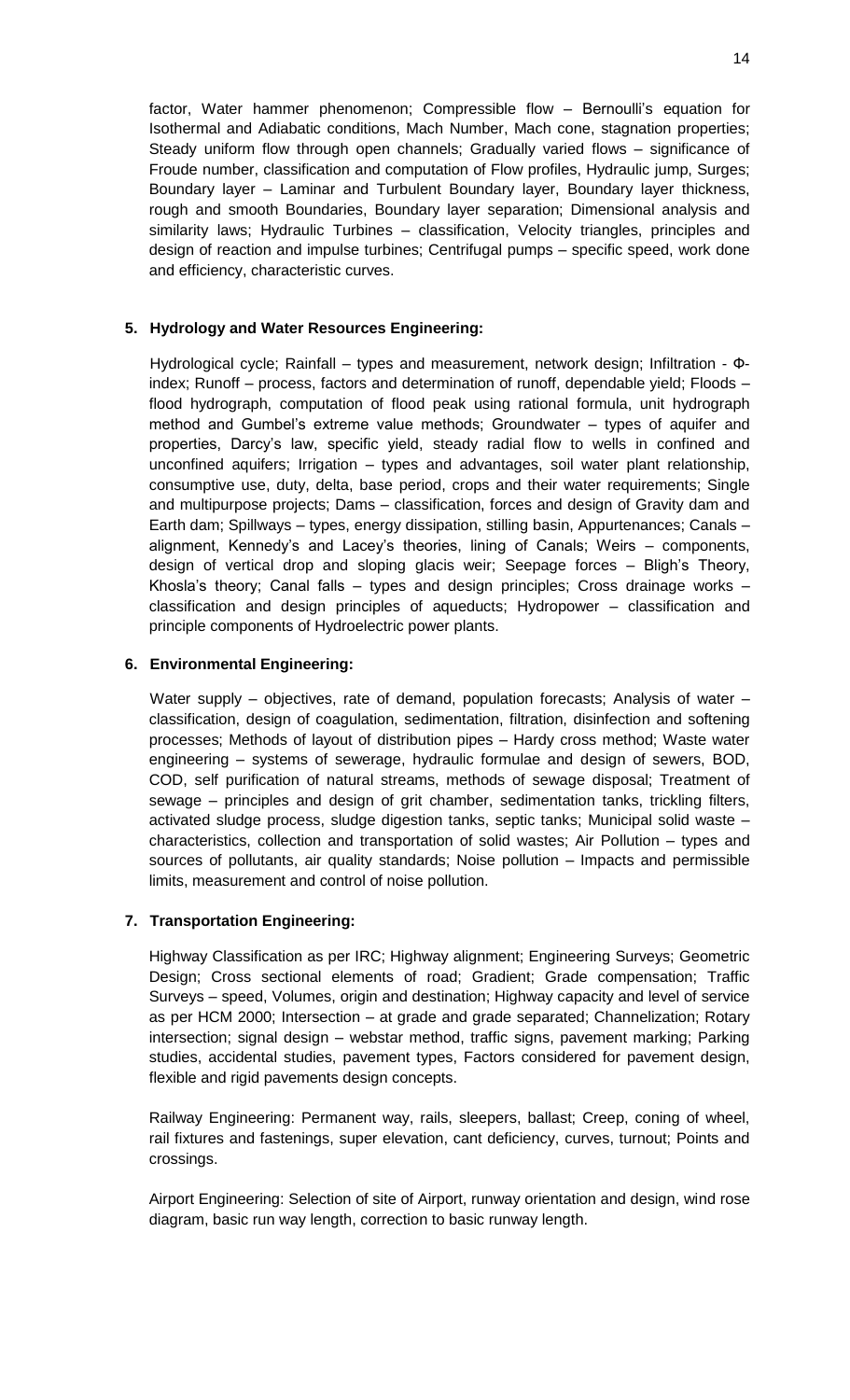#### **8. Soil Mechanics and Foundation Engineering:**

Soil Mechanics: Physical properties of soils, Classification and identification, Permeability, Capillarity, Seepage, Compaction, Consolidation, Shear Strength, Earth pressure, Slope stability;

Foundation Engineering: Site investigations, stress distribution in soils, Bearing capacity, Settlement analysis, Types of Foundation, Pile foundations, Foundations on expansive soils; swelling and its preventions; Coffer dams, Caissons, Dewatering, Bracing for excavations, Newmark charts, machine foundations.

Engineering Geology: Mineralogy, Structural Geology, Groundwater Exploration methods; Engineering Geology applications for Tunnels, Dams and Reservoirs; Geological hazards and preventive measures.

# **9. Estimation, Costing and Construction Management:**

Abstract estimate: Detailed estimate – centerline, long & short wall method, various items of Civil Engineering works as per Indian Standard, General Specifications - Earth Work, Brick / Stone Masonry in Cement Mortar, RCC, Plastering in Cement Mortar, Floor finishes, white wash, colour wash; Standard schedule of rates, lead and lift, preparation of lead statement; Computation of earth work – Mid-ordinate, Mean Sectional area, Trepezoidal method, Prismoidal Rule; Approximate estimate – Plinth area and cubic rate estimate.

# **10. Surveying:**

Principle and classification of surveying, chain surveying; Compass surveying; Levelling and contouring; Theodolite surveying; curves; Introduction and Fundamental concepts of electronic measuring instruments – EDM, Total station, GIS & GPS.

# **PAPER-II: MECHANICAL ENGINEERING (DEGREE LEVEL)**

# **Section I: Applied Mechanics and Design**

- **1. Engineering Mechanics:** Free-body diagrams and equilibrium; trusses and frames; virtual work; kinematics and dynamics of particles and of rigid bodies in plane motion; impulse and momentum (linear and angular) and energy formulations, collisions.
- **2. Mechanics of Materials:** Stress and strain, elastic constants, Poisson's ratio; Mohr's circle for plane stress and plane strain; thin cylinders; shear force and bending moment diagrams; bending and shear stresses; deflection of beams; torsion of circular shafts; Euler's theory of columns; energy methods; thermal stresses; strain gauges and rosettes; testing of materials with universal testing machine; testing of hardness and impact strength.
- **3. Theory of Machines:** Displacement, velocity and acceleration analysis of plane mechanisms; dynamic analysis of linkages; cams; gears and gear trains; flywheels and governors; balancing of reciprocating and rotating masses; gyroscope.
- **4. Vibrations:** Free and forced vibration of single degree of freedom systems, effect of damping; vibration isolation; resonance; critical speeds of shafts.
- **5. Machine Design:** Design for static and dynamic loading; failure theories; fatigue strength and the S-N diagram; principles of the design of machine elements such as bolted, riveted and welded joints, keys, shafts, gears, rolling and sliding contact bearings, brakes and clutches, springs.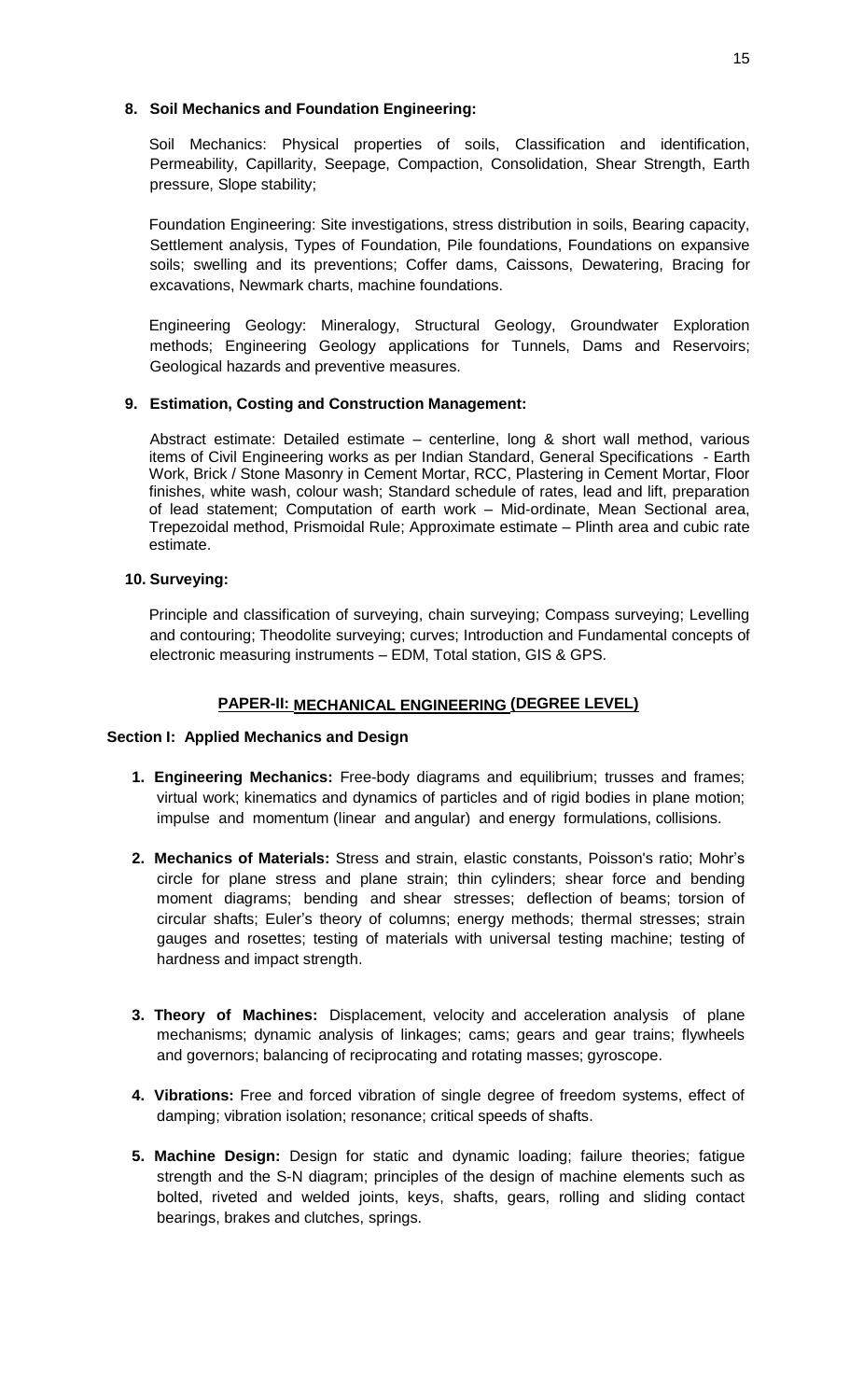### **Section II: Fluid Mechanics and Thermal Sciences**

**1. Fluid Mechanics:** Fluid properties; fluid statics, manometry, buoyancy, forces on submerged bodies, stability of floating bodies; control-volume analysis of mass, momentum and energy; fluid acceleration; differential equations of continuity and momentum; Bernoulli's equation; dimensional

analysis; viscous flow of incompressible fluids, boundary layer, elementary turbulent flow, flow through pipes, head losses in pipes, bends and fittings.

- **2. Heat-Transfer:** Modes of heat transfer; one dimensional heat conduction, resistance concept and electrical analogy, heat transfer through fins; unsteady heat conduction, lumped parameter system, thermal boundary layer, dimensionless parameters in free and forced convective heat transfer, heat transfer correlations for flow over flat plates and through pipes, effect of turbulence; heat exchanger performance, LMTD and NTU methods; radiative heat transfer, Stefan- Boltzmann law, Wien's displacement law, black and grey surfaces, view factors, radiation network analysis.
- **3. Thermodynamics:** Thermodynamic systems and processes; properties of pure substances, behavior of ideal and real gases; zeroth and first laws of thermodynamics, calculation of work and heat in various processes; second law of thermodynamics; availability and irreversibility; thermodynamic relations.
- **4. Power Engineering**: Air compressors; vapour and gas power cycles, concepts of regeneration and reheat.
- **5. I.C. Engines**: Air-standard Otto, Diesel and dual cycles.
- **6. Refrigeration and air-conditioning:** Vapour and gas refrigeration and heat pump cycles; basic psychrometric processes.
- **7. Turbomachinery:** Impulse and reaction principles, velocity diagrams, Pelton-wheel, Francis and Kaplan turbines.

#### **Section III: Materials, Manufacturing and Industrial Engineering**

- **1. Engineering Materials**: Structure and properties of engineering materials, phase diagrams, heat treatment, stress-strain diagrams for engineering materials.
- **2. Casting, Forming and Joining Processes:** Different types of castings, design of patterns, moulds and cores; solidification and cooling; riser and gating design. Plastic deformation and yield criteria; fundamentals of hot and cold working processes; load estimation for bulk metal forming processes such as forging, rolling, extrusion, drawing; and sheet metal forming processes such as shearing, deep drawing, bending; principles of powder metallurgy. Principles of welding, brazing, soldering and adhesive bonding.
- **3. Machining and Machine Tool Operations:** Mechanics of machining; basic machine tools; single and multi-point cutting tools, tool geometry and materials, tool life and wear; economics of machining; principles of non-traditional machining processes; principles of work holding, design of jigs and fixtures.
- **4. Metrology and Inspection:** Limits, fits and tolerances; linear and angular measurements; comparators; gauge design; interferometry; form and surface finish measurement; machine tool; alignment and testing methods; tolerance analysis in manufacturing and assembly.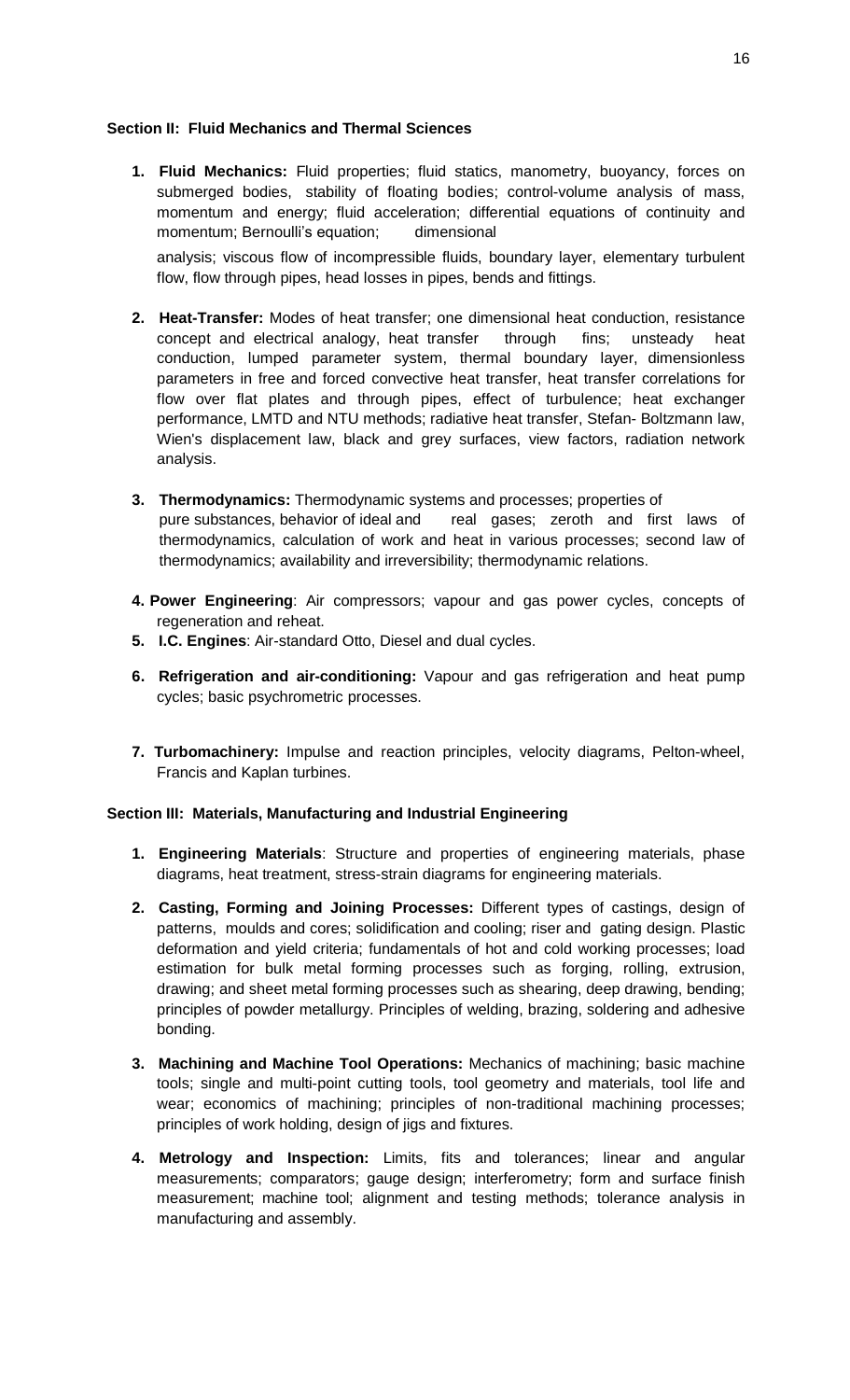- **5. Computer Integrated Manufacturing:** Basic concepts of CAD/CAM and their integration tools.
- **6. Production Planning and Control:** Forecasting models, aggregate production planning, scheduling, materials requirement planning.
- **7. Inventory Control:** Deterministic models; safety stock inventory control systems.
- **8. Operations Research:** Linear programming, simplex method transportation, assignment, network flow models, simple queuing models, PERT and CPM.

# **Paper-II: ELECTRICAL ENGINEERING (DEGREE LEVEL)**

**1. Electric Circuits and Fields:** Network graph, KCL, KVL, node and mesh analysis, transient response of dc and ac networks; sinusoidal steady-state analysis, resonance, basic filter concepts; ideal current and voltage sources, Thevenin's, Norton's, Superposition, Maximum Power Transfer and Reciprocity theorems; two-port networks, three phase circuits; Star, Delta connections, Measurement of power by two-wattmeter method; Fourier, Laplace and Z transforms; Gauss Theorem, electric field and potential due to point, line, plane and spherical charge distributions; Ampere's and Biot-Savart's laws; inductance; dielectrics; capacitance.

**2. Electrical Machines:** Single phase transformer - equivalent circuit, phasor diagram, tests, regulation and efficiency; three phase transformers - connections, parallel operation; autotransformer; energy conversion principles; DC machines - types, windings, generator and motor characteristics, losses and efficiency, armature reaction and commutation, starting and speed control of motors, tests; three phase induction motors - principles, types, performance characteristics, starting and speed control; single phase induction motors; synchronous machines - performance, regulation and parallel operation of alternators, motor starting, characteristics and applications; servo motors.

**3. Power Systems:** Basic power generation concepts, Economic aspects, Types of Tariffs; transmission line models and performance; cable performance, insulators, Sag and Tension; corona and radio interference; distribution systems; per-unit quantities; bus impedance and admittance matrices; load flow study; voltage control; power factor correction; economic operation; Load Frequency Control; symmetrical components; symmetrical & unsymmetrical fault analysis; principles of over-current, differential and distance protection; Generator protection, Transformer protection, Feeder protection, static relays; circuit breakers; Power system stability concepts, swing equation, power angle curve, solution of swing equation, equal area criterion.

**4. Control Systems:** Principles of feedback; transfer function; block diagrams; steadystate errors; Routh and Nyquist techniques; Bode plots; root loci; lag, lead and lead-lag compensation; state space model; state transition matrix, controllability and observability.

**5. Electrical and Electronic Measurements:** DC, AC Bridges, potentiometers; PMMC, moving iron, dynamometer and induction type instruments; measurement of voltage, current, power, energy and power factor; shunts, multipliers; instrument transformers; digital voltmeters, CRO; phase, time and frequency measurements using lissajous patterns; error analysis.

**6. Analog and Digital Electronics:** Characteristics of p-n junction diode, Zener diode, BJT, FET; amplifiers - biasing, equivalent circuit and frequency response; oscillators and feedback amplifiers; operational amplifiers - characteristics and applications; simple active filters; VCOs and timers; Boolean Algebra, mizimizition of switching functions combinational and sequential logic circuits; schimitt trigger, multi vibrators Flip flops, counters and registers, sample and hold circuits; A/D and D/A converters; microprocessor basics.(8085 & 8086), architecture, programming and interfacing.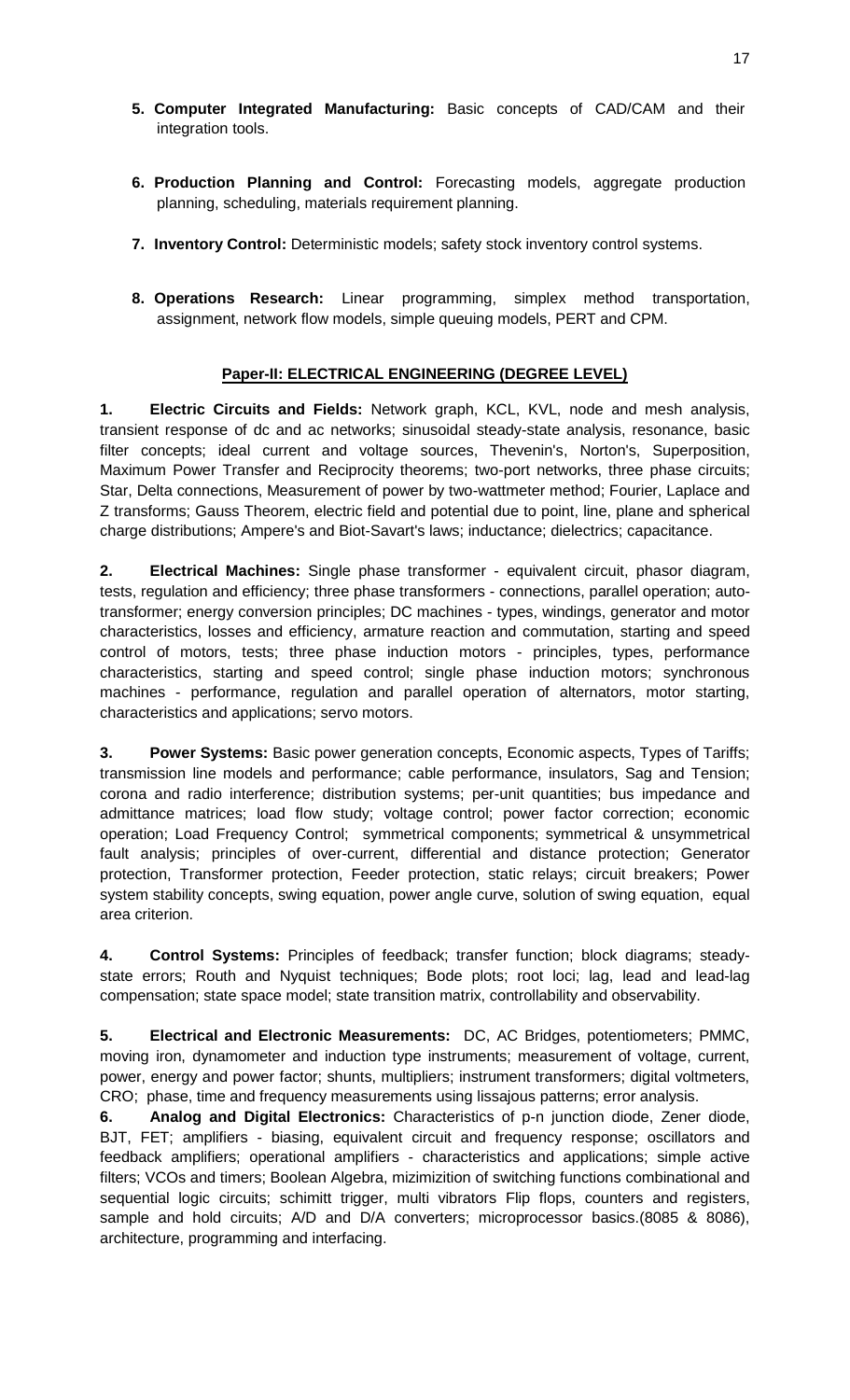**7. Power Electronics** : Semiconductor power diodes, transistors, thyristors, triacs, GTOs, MOSFETs and IGBTs - static characteristics and principles of operation; triggering circuits commutation circuits; phase control rectifiers; bridge converters - fully controlled and half controlled; dual converters, principles of choppers, inverters, cyclo-converters and ac voltage controllers.

**8. Electric Drives:** Four quadrant operation, Types of loads, Energy loss during starting and braking of dc and ac motors, Types of braking in dc & ac motors, Basis concepts of converter and chopper fed dc drives; V/f control, static rotor resistance control and slip power recovery scheme of 3-phase induction motor drives.

**9. Utilization:** High frequency eddy current heating, dielectric heating, Arc furnace, electric arc welding & electric resistance welding, Illumination: Laws of illumination, MSCP, SV & MV lamps, Factory, street & flood lighting, Electric traction and track electrification, Speed-time curves, Tractive effort, Specific energy consumption, Mechanism of train movement, adhesive weight and coefficient of adhesion. DC motor series parallel control, energy saving.

# **Paper-II: ELECTRONICS & COMMUNICATION ENGINEERING (DEGREE LEVEL)**

**Section-I** 

**Networks:** 

**1. Network graphs**: matrices associated with graphs; incidence, fundamental cut set and fundamental circuit matrices. Solution methods: nodal and mesh analysis.

**2. Network theorems**: superposition, Thevenin's and Norton's maximum power transfer, Wye-Delta transformation. Steady state sinusoidal analysis using phasors. Linear constant coefficient differential equations; time domain analysis of simple RLC circuits,

**3. Solution of network equations using Laplace transform**: frequency domain analysis of RLC circuits. 2-port network parameters: driving point and transfer functions. State equations for networks.

**4. Electronic Devices:** Energy bands in silicon, intrinsic and extrinsic silicon. Carrier transport in silicon: diffusion current, drift current, mobility, and resistivity. Generation and recombination of carriers. p-n junction diode, zener diode, tunnel diode, BJT, JFET, MOS capacitor, MOSFET, LED, P- I -N and avalanche photo diode, Basics of LASERs.

**5. Device technology**: integrated circuits fabrication process, oxidation, diffusion, ion implantation, photolithography, n-tub, p-tub and twin-tub CMOS process.

**6. Analog Circuits:** Small Signal Equivalent circuits of diodes, BJTs, MOSFETs and analog CMOS. Simple diode circuits, clipping, clamping, rectifier. Biasing and bias stability of transistor and FET amplifiers.

**7. Amplifiers**: single-and multi-stage, differential and operational, feedback, and power. Frequency response of amplifiers. Simple op-amp circuits. Filters. Sinusoidal oscillators; criterion for oscillation; single-transistor and op-amp configurations. Function generators and wave-shaping circuits, 555 Timers. Power supplies.

# **Section-II**

**1. Digital circuits:** Boolean algebra, minimization of Boolean functions; logic gates; digital IC families (DTL, TTL, ECL, MOS, CMOS).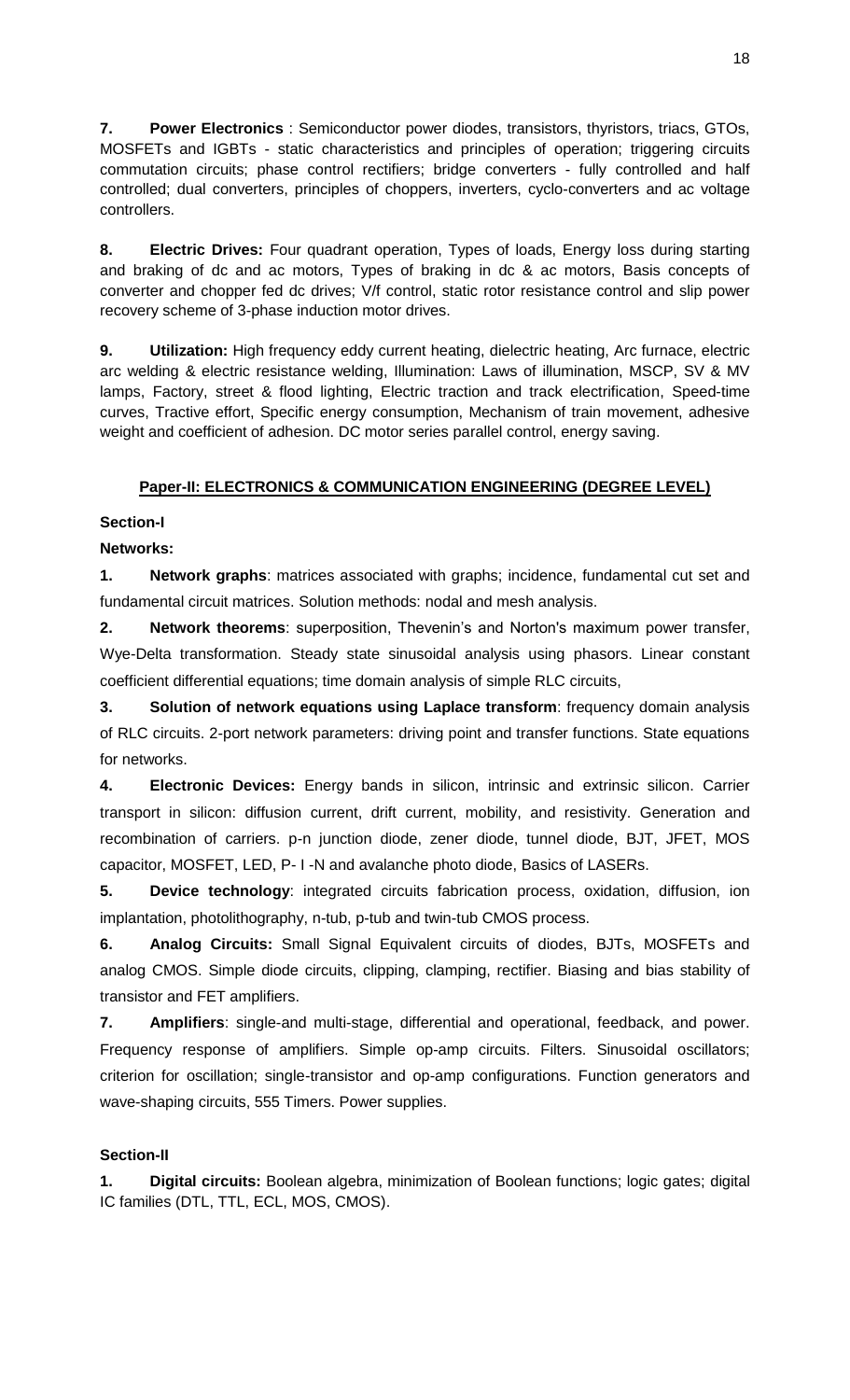**2. Combinatorial circuits**: arithmetic circuits, code converters, multiplexers, decoders, PROMs and PLAs.

**3. Sequential circuits**: latches and flip-flops, counters and shift-registers. Sample and hold circuits, ADCs, DACs. Semiconductor memories.

**4. Microprocessor (8085):** architecture, programming, memory and I/O interfacing.

**5. Signals and Systems:** Definitions and properties of Laplace transform continuous-time and discrete-time Fourier series, continuous-time and discrete-time Fourier Transform, and FFT, z-transform. Sampling theorem.

**6. Linear Time-Invariant (LTI) Systems**: definitions and properties; causality, stability, impulse response, convolution, poles and zeros, parallel and cascade structure, frequency response, group delay, phase delay. Signal transmission through LTI systems.

**7. Control Systems:** Basic control system components; block diagrammatic description, reduction of block diagrams. Open loop and closed loop (feedback) systems and stability analysis of these systems. Signal flow graphs and their use in determining transfer functions of systems; transient and steady state analysis of LTI control systems and frequency response.

**8. Tools and techniques for LTI control system analysis**: root loci, Routh-Hurwitz criterion, Bode and Nyquist plots.

**9. Control system compensators**: elements of lead and lag compensation, elements of Proportional-Integral-Derivative (PID) control. State variable representation and solution of state equation of LTI control systems.

# **Section-III**

**1. Communications:** Random signals and noise: probability, random variables, probability density function, autocorrelation, power spectral density.

**2. Analog communication systems:** amplitude and angle modulation and demodulation systems, spectral analysis of these operations, superheterodyne receivers; elements of hardware, realizations of analog communication systems; signal-to-noise ratio (SNR) calculations for amplitude modulation (AM) and frequency modulation (FM) for low noise conditions. Fundamentals of information theory and channel capacity theorem.

**3. Digital communication systems**: pulse code modulation (PCM), differential pulse code modulation (DPCM),

**4. Digital modulation schemes:** amplitude, phase and frequency shift keying schemes (ASK, PSK, FSK), matched filter receivers, bandwidth consideration and probability of error calculations for these schemes. Basics of TDMA, FDMA and CDMA and GSM.

**5. Electromagnetics:** Elements of vector calculus: divergence and curl; Gauss' and Stokes' theorems,

**6. Maxwell's equations**: differential and integral forms. Wave equation, Poynting vector.

**7. Plane waves**: propagation through various media; reflection and refraction; phase and group velocity; skin depth.

**8. Transmission lines**: characteristic impedance; impedance transformation; Smith chart; impedance matching; S parameters, pulse excitation.

**9. Waveguides**: modes in rectangular waveguides; boundary conditions; cut-off frequencies; dispersion relations. Basics of propagation in dielectric waveguide and optical fibers.

**10. Basics of Antennas:** Dipole antennas; radiation pattern; antenna gain.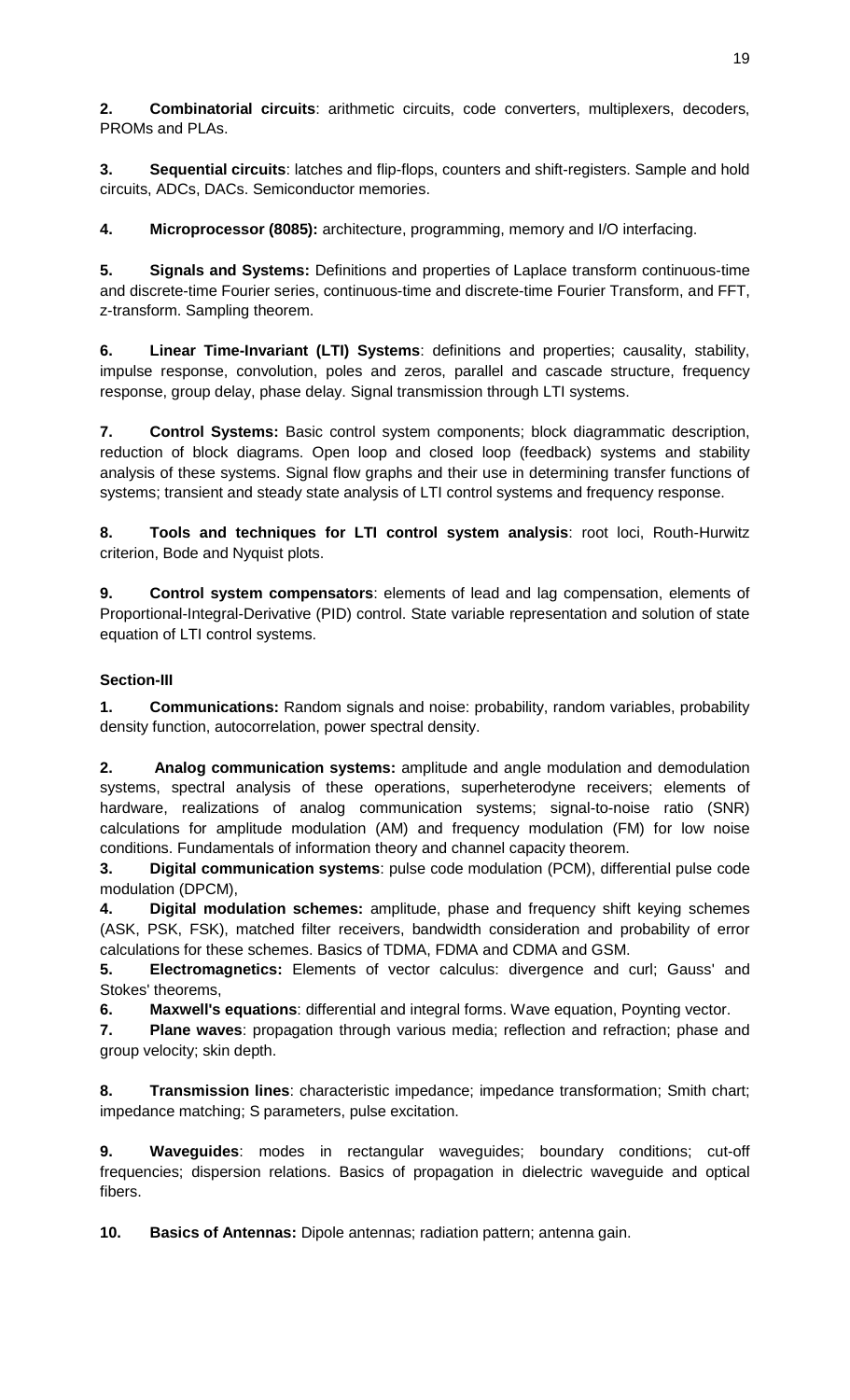# **Paper-II: COMPUTER SCIENCE & INFORMATION TECHNOLOGY (DEGREE LEVEL)**

# **Engineering Mathematics**

**1. Probability and Statistics**: Probability, Conditional Probability; Probability Density Function, Mean, Median, Mode and Standard Deviation; Random Variables; Distributions; uniform, normal, exponential, Poisson, Binomial.

**2. Set Theory & Algebra:** Sets; Relations; Functions; Groups; Partial Orders; Lattice; Boolean Algebra.

**3. Linear Algebra:** Algebra of matrices, determinants, systems of linear equations, Eigen values and Eigen vectors.

**4. Numerical Methods:** LU decomposition for systems of linear equations; numerical solutions of non-linear algebraic equations by Secant, Bisection and Newton-Raphson Methods; Numerical integration by trapezoidal and Simpson's rules.

**5. Calculus:** Limit, Continuity & differentiability, Mean value Theorems, Theorems of integral calculus, evaluation of definite & improper integrals, Partial derivatives, Total derivatives, maxima & minima.

# **Computer Science and Information Technology:**

**1. Combinatorics:** Permutations; Combinations; Counting; Summation; Generating functions; Recurrence relations.

**2. Graph Theory:** Connectivity; spanning trees; Cut vertices & edges; covering; matching; independent sets; Colouring; Planarity; Isomorphism.

**3. Mathematical Logic:** Propositional Logic; First Order Logic.

**4. Digital Logic:** Logic functions, Minimization, Design and synthesis of combinational and sequential circuits; Number representation and computer arithmetic (fixed and floating point).

**5. Computer Organization and Architecture:** Machine instructions and addressing modes, ALU, CPU control design, Memory interface, I/O interface (Interrupt and DMA mode), Instruction pipelining, Cache and main memory, Secondary storage.

**6. Programming and Data Structures:** Programming in C; Functions, Recursion, Parameter passing, Scope, Binding; Abstract data types, Arrays, Stacks, Queues, Linked Lists, Trees, Binary search trees, Binary heaps.

**7. Algorithms:** Analysis, Asymptotic notation, space and time complexity, Worst and average case analysis; Design: Greedy approach, Dynamic programming, Divide-and conquer; Tree and graph traversals, Connected components, Spanning trees, Shortest paths; Hashing, Sorting, Searching. Asymptotic analysis (best, worst, average cases) of time and space, upper and lower bounds, Basic concepts of complexity classes P, NP, NP-hard, NP-complete.

**8. Theory of Computation:** Regular languages and finite automata, Context free languages and Push-down automata, Recursively enumerable sets and Turing machines, Undecidability.

**9. Compiler Design:** Lexical analysis, Parsing, Syntax directed translation, Runtime environments, Intermediate and target code generation, Basics of code optimization.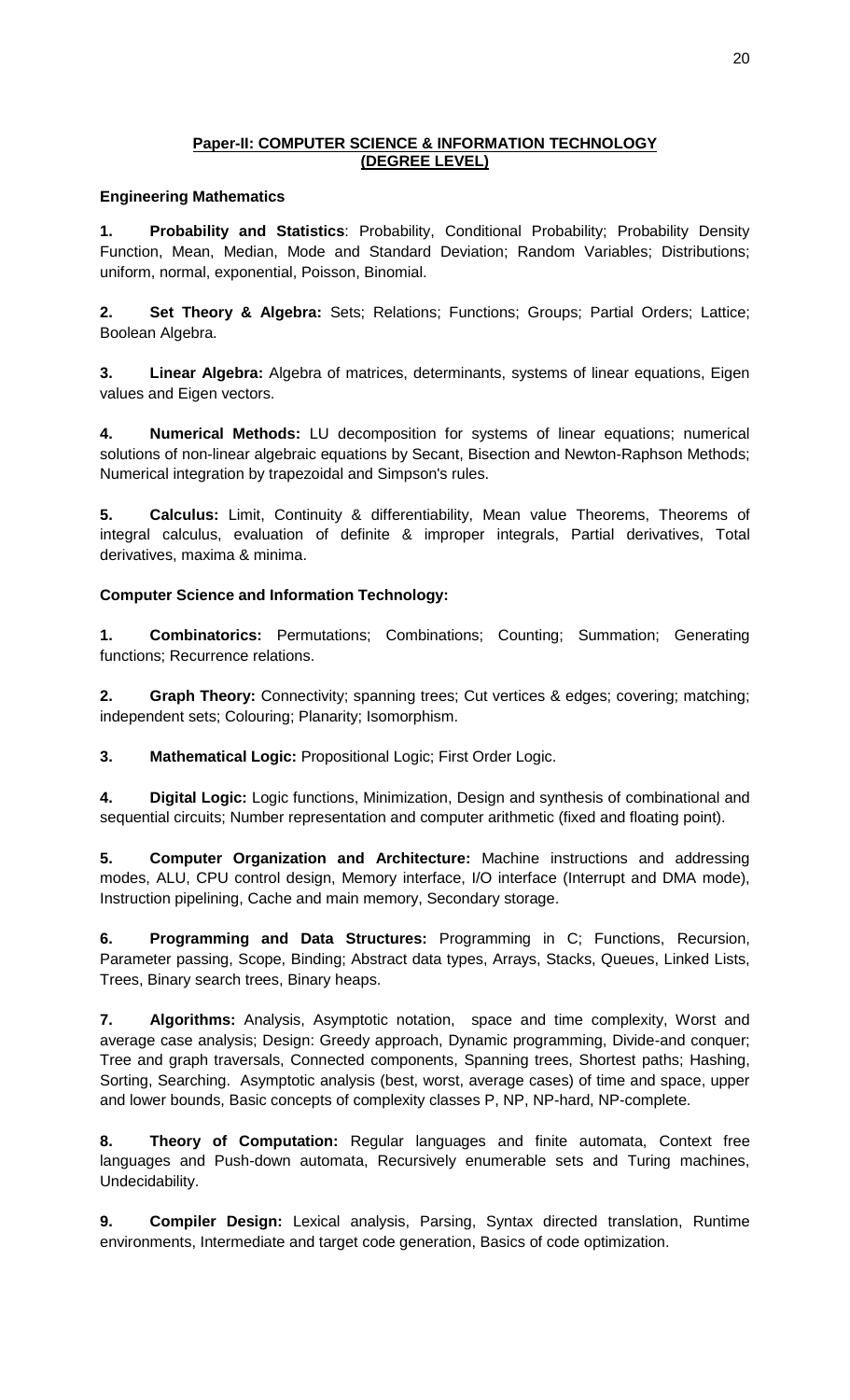**10. Operating Systems:** Processes, Threads, Inter-process communication, Concurrency, Synchronization, Deadlock, CPU scheduling, Memory management and virtual memory, File systems, I/O systems, Protection and security.

**11. Databases:** ER-model, Relational model (relational algebra, tuple relational calculus), Database design (integrity constraints, normal forms), Query languages (SQL), File structures (sequential files, indexing, B and B+ trees), Transactions and concurrency control.

**12. Information Systems and Software Engineering:** Information gathering, requirement and feasibility analysis, data flow diagrams, process specifications, input/output design, process life cycle, planning and managing the project, design, coding, testing, implementation, maintenance.

**13. Computer Networks:** ISO/OSI reference model, LAN technologies (Ethernet, Token ring), Flow and error control techniques, Routing algorithms, Congestion control, TCP/UDP and sockets, IPv4, Application layer protocols (ICMP, DNS, SMTP, POP, FTP, HTTP); Basic concepts of hubs, switches, gateways, and routers. Network security: basic concepts of public key and private key cryptography, digital signature, firewalls.

**14. Web technologies:** HTML, XML, basic concepts of Client-Server computing.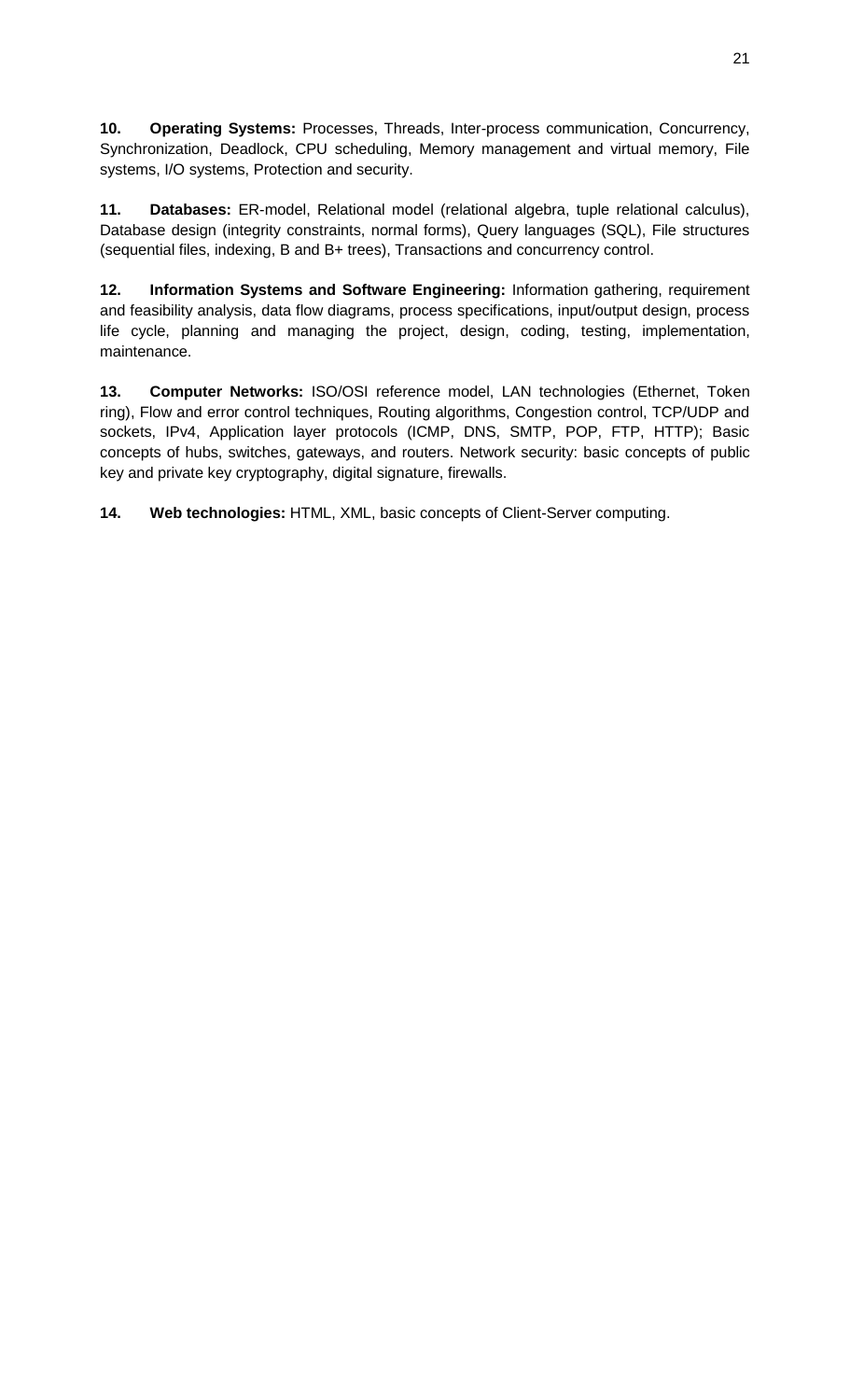#### **INSTRUCTIONS TO CANDIDATES:**

#### **A) GENERAL INSTRUCTIONS TO CANDIDATES**

- 1) Candidates are directed to follow the Commission's Website ([www.tspsc.gov.in](http://www.tspsc.gov.in/)) regularly to Know the latest developments regarding the Recruitment, dates of Examination, calling of candidates for verification of Certificates/ Interviews/ Results etc.
- 2) The candidates must note that his/her admission to the examination is strictly provisional. The mere fact that an Admission to the examination does not imply that his/her candidature has been finally cleared by the Commission or that the entries made by the candidate in his/her application have been accepted by the Commission as true and correct. The candidates have to be found suitable after verification of original certificates; and other eligibility criteria. The Applicants have to upload his/her scanned recent colour passport photo and signature to the Application Form. Failure to produce the same photograph, if required, at the time of interview/ verification, may lead to disqualification. Hence the candidates are advised not to change their appearance till the recruitment process is complete.
- 3) **The candidates are not allowed to bring any Electronic devices such as mobile / cellphones, Calculators, tablets, iPad, Bluetooth, pagers, watches to examination centre**. Loaning and interchanging of articles among the candidates is not permitted in the examination hall and any form of malpractice will not be permitted in the exam hall.
- 4) The candidates are expected to behave in orderly and disciplined manner while writing the examination. If any candidate takes away Answer Sheet of OMR based examination, the candidature will be rejected and in case of impersonation/ disorder/ rowdy behaviour during Examination, necessary F.I.R. for this incident will be lodged with concerned Police Station, apart from disqualifying his / her candidature.
- 5) Candidates trying to use unfair means shall be disqualified from the selection. No correspondence whatsoever will be entertained from the candidates.
- 6) The Penal Provisions of Act 25/97 published in the A.P. Gazette No. 35, Part-IV.B Extraordinary dated: 21/08/1997 shall be invoked if malpractice and unfair means are noticed at any stage of the Examination.

#### **7) EDIT OPTION TO THE CANDIDATES (FOR 3 DAYS)**

Candidates are directed to take note that, after last date of receipt of Applications, Edit option to the candidates will be allowed for three (3) days to make any corrections regarding their Biodata particulars/Data corrections/Omissions etc., in the Online application already submitted to the Commission. After the due date, Data corrections through Online/Paper representations/Corrections on the Nominal Rolls will not be accepted under any circumstances.

8) *Candidates are directed to take note that, the mobile number furnished at the time of One Time Registration should not change/modify till the publication of Final Results to avoid any kind of inconvenience to commission as well as candidates to contact / send messages/ one time passwords etc.*

#### **B) INSTRUCTIONS REGARDING OFFLINE OMR BASED EXAMINATION FOR CANDIDATES**

- The candidates have to report 30 minutes before to the examination venue to record their thumb impression on Biometric system.
- 2) The candidates should go through the instructions given on the cover page of test booklet and carefully write his/her Register Number, Subject / Subject Code, Booklet Series, Name of the Examination Centre etc., in the Answer Sheet, which will be provided to him/her in the examination hall.
- 3) Since the answer sheets are to be scanned (valued) with Optical Mark Scanner system, the candidates have to USE BALL POINT PEN (BLUE/BLACK) ONLY FOR MARKING THE ANSWERS. The candidates will be supplied OMR Sheet consists of two copies i.e., the Original Copy (Top Sheet) and Duplicate Copy (Bottom Sheet). The candidate is required to use Ball Point Pen (Blue or Black) for filling the relevant blocks in the OMR Sheet including bubbling the answers. **After writing the examination the candidate has to handover the original OMR sheet (Top Sheet) to the invigilator in the examination hall, if any candidate takes away the original OMR Sheet (Top Sheet) his/her candidature will be rejected. However the candidate is permitted to take away the duplicate (Bottom Sheet) OMR Sheet for his/her record**. The candidates should bring Ball Point Pen (Blue/Black and smooth writing pad) to fill up relevant columns on the Answer Sheet. The candidate must ensure encoding the Register Number, Subject/Subject Code, Booklet Series, Name of the Examination Centre, Signature of the Candidate and Invigilator, etc., on the O.M.R. Answer sheet correctly, failing which the Answer sheet will be rejected and will not be valued. **Use of whitener on OMR Sheet will lead to disqualification.**
- 4) The OMR Sheet is to bubble only by Ball Point Pen (Blue/Black). Bubbling by Pencil / Ink Pen / Gel Pen is not permitted in this examination.
- 5) The candidates should satisfy the Invigilator of his identity with reference to the signature and photographs available on the Nominal Rolls and Hall Ticket.
- 6) No candidate should leave the examination hall till expiry of fulltime.
- 7) The Commission would be analyzing the responses of a candidate with other appeared candidates to detect patterns of similarity. If it is suspected that the responses have been shared and the scores obtained are not genuine/ valid, the Commission reserves the right to cancel his/ her candidature and to invalidate the Answer Sheet.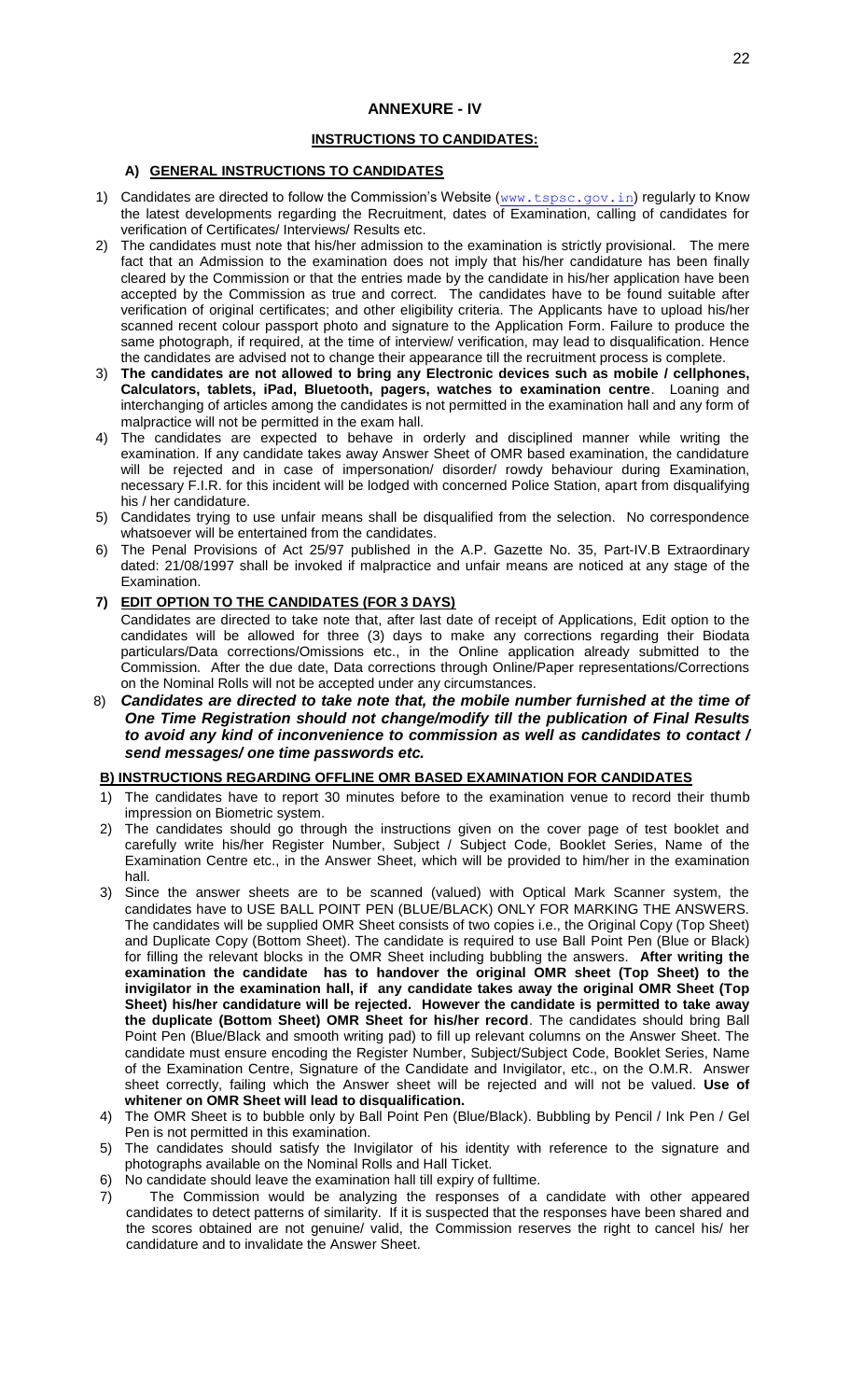- 8) (i)Wherever Written Examination is held, only those candidates who are totally blind are allowed to write the examination with the help of scribe and 10 minutes extra time is permitted to them per hour.
	- (ii) An extra time of 20 minutes per hour is also permitted for the candidates with locomotor disability and CEREBRAL PALSY where dominant (writing) extremity is affected for the extent slowing the performance of function (Minimum of 40% impairment). No scribe is allowed to such candidates.
	- (iii) Scribe will be provided to those candidates who do not have both the upper limbs for Orthopedically Handicapped. However, no extra time will be granted to them.
	- (a) The scribe should be from an academic discipline other than that of the candidate and the academic qualification of the scribe should be one grade lower than the stipulated eligibility criteria.
	- (b) The candidate as well as the scribe will have to give a suitable undertaking confirming the rules applicable

#### **C) INSTRUCTIONS REGARDING ONLINE EXAMINATION FOR CANDIDATES**

- 1) Candidates shall report at the venue one and half hour (90 minutes) before the Commencement of Examination as the candidates have to undergo certain procedural formalities required for online examination.
- 2) Date and Time of the Examination as per Hall-Ticket
- 3) The examination link with the login screen will already be available on your system. Please inform the invigilator if this is not the case.
- 4) 10 minutes prior to the exam, you'll be prompted to login. Please type the Login ID (Roll No) and the Password (Password for Candidate will be given on exam day) to proceed further.
- 5) Invigilator will announce the password at 09.50 AM and 02.20 PM.
- 6) Copying or noting down questions and/or options is not allowed. Severe action will be taken if any candidate is found noting down the questions and/or options.
- 7) After logging in, your screen will display:
- *Profile Information - Check the details & click on "I Confirm" or "I Deny".*
- *Detailed exam instructions - Please read and understand thoroughly.*
- *Please click on* the "I am ready to Begin" button, after reading the instructions.
- 7) You have to use the mouse to answer the multiple choice type questions with FOUR alternative answers.
- 8) To answer any numerical answer type question, you need to use the virtual numeric key pad and the mouse.
- 9) On the online exam question screen, the timer will display the balance time remaining for the completion of exam.
- 10) The question numbers are color coordinated and of different shapes based on the process of recording your response:
- *White (Square) - For un-attempted questions.*
- *Red (Inverted Pentagon) - For unanswered questions.*
- *Green (Pentagon) - For attempted questions.*
- *Violet (Circle) - Question marked by candidate for review, to be answered later.*
- *Violet (Circle with a Tick mark) - Question answered and marked by candidate for review.*
- 11) After answering a question, click the SAVE & NEXT button to save your response and move onto the next question.
- 12) Click on Mark for Review & NEXT to mark your question for review, and then go to the next question.
- 13) To clear any answer chosen for a particular question, please click on the CLEAR RESPONSE button.
- 14) A summary of each section, (i.e. questions answered, not answered, marked for review) is available for each section. You have to place the cursor over the section name for this summary.
- 15) In case you wish to view a larger font size, please inform the Invigilator. On the Invigilator's confirmation, click on the font size you wish to select. The font size will be visible on the top.
- 16) You may view INSTRUCTIONS at any point of time during exam, by clicking on the INSTRUCTIONS button on your screen.
- 17) The SUBMIT button will be activated after 150 Minutes. It will continue for an additional 50 Minutes for PWD candidate eligible for compensatory time. Please keep checking the timer on your screen.
- 18) In case of automatic or manual log out, all your attempted responses will be saved. Also, the exam will start from the time where it had stopped.
- 19) You will be provided a blank sheet for rough work. Do write your Login ID and Password on it. Please ensure that you return it to the invigilator at the end of the exam after tearing ONLY the password from it.
- 20) Please don't touch the key board as your exam ID will get locked. If your ID gets locked, please inform a nearby invigilator who will help in unlocking your ID and then you can continue with the exam.
- 21) Please inform the invigilator in case of any technical issues.
- 22) Please do not talk to or disturb other candidates.
- 23) In case you are carrying articles other than the admit card, photo identity proof and pen, please leave them outside the exam room.
- **24)** You cannot leave exam room before submitting the paper. Please inform the invigilator if you want to use the wash room.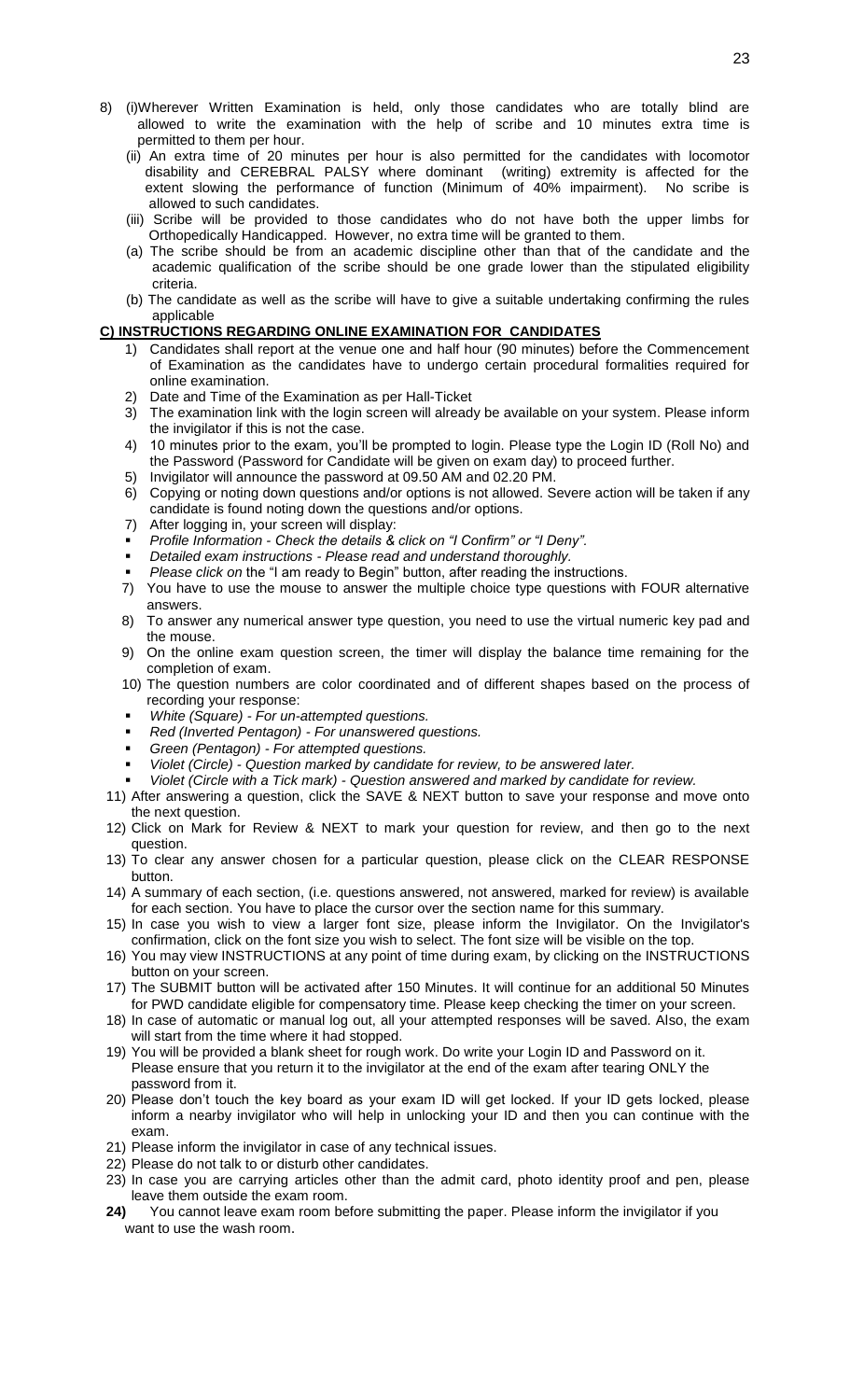#### **ANNEXURE-V**

#### **LIST OF SCHEDULED CASTES AND SCHEDULED TRIBES**

(G.O. MS. NO. 5 Scheduled Castes Development (POA.A2) Dept., Dt. 08/08/2015 read with G.O. Ms. No. 11, Scheduled Castes Development (POA.A2) Dept., Dt. 17/09/2014 and G.O. Ms. No. 2 Scheduled Castes Development (POA.A2) Dept., Dt. 22.01.2015)

#### **LIST OF SCHEDULED CASTES**

- 1. Adi Andhra
- 2. Adi Dravida
- 3. Anamuk
- 4. Aray Mala
- 5. Arundhatiya
- 6. Arwa Mala
- 7. Bariki
- 8. Bavuri
- 9. Beda (Budga) Jangam
- 10. Bindla
- 11. Byagara, Byagari
- 12. Chachati
- 13. Chalavadi
- 14. Chamar, Mochi, Muchi, Chamar-Ravidas, Chamar- Rohidas
- 15. Chambhar
- 16. Chandala
- 17. Dakkal, Dokkalwar
- 18. Dandasi
- 19. Dhor
- 20. Dom, Dombara, Paidi, Pano
- 21. Ellamalawar, Yellammalawandlu
- 22. Ghasi, Haddi, Relli, Chanchandi
- 23. Godari
- 24. Gosangi
- 25. Holeya
- 26. Holeya Dasari
- 27. Jaggali
- 28. Jambuvulu
- 29. Kolupulvandlu, Pambada, Pambanda, Pambala
- 30. Madasi Kuruva, Madari Kuruva
- 31. Madiga
- 32. Madiga Dasu, Mashteen
- 33. Mahar
- 34. Mala, Mala Ayawaru
- 35. Mala Dasari
- 36. Mala Dasu
- 37. Mala Hannai
- 38. Malajangam
- 39. Mala Masti
- 40. Mala Sale, Nethani
- 41. Mala Sanyasi
- 
- 42. Mang
- 43. Mang Garodi
- 44. Manne
- 45. Mashti
- 46. Matangi
- 47. Mehtar
- 48. Mitha Ayyalvar
- 49. Mundala
- 50. Paky, Moti, Thoti
- 51. Pamidi
- 52. Panchama, Pariah
- 53. Relli
- 54. Samagara
- 55. Samban
- 56. Sapru
- 57. Sindhollu, Chindollu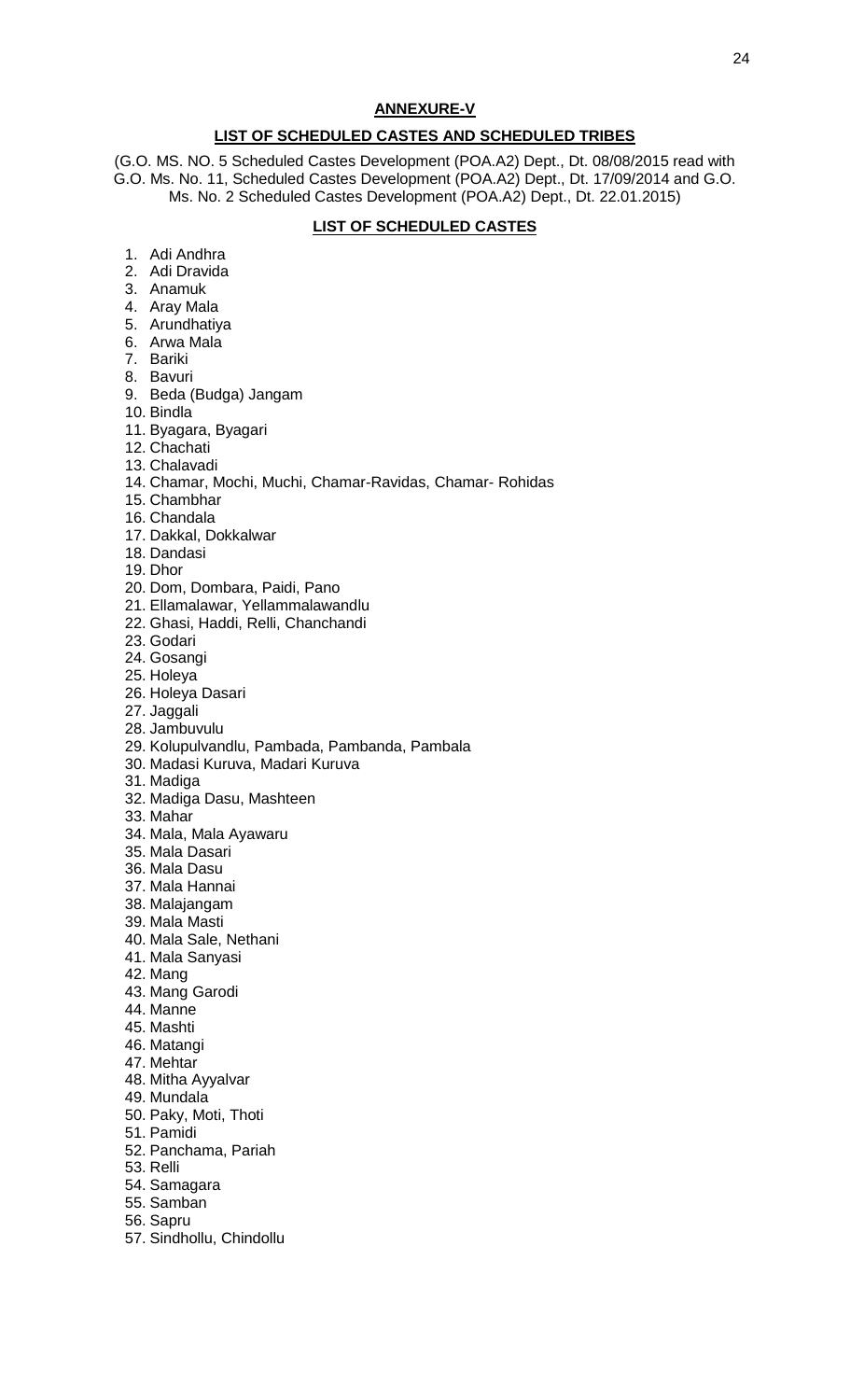58. Yatala 59. Valluvan

#### **LIST OF SCHEDULED TRIBES**

- 1. Andh, Sadhu Andh
- 2. Bagata
- 3. Bhil
- 4. Chenchu
- 5. Gadabas, Bodo Gadaba, Gutob Gadaba, Kallayi Gadaba, Parangi Gadaba, Kathera Gadaba, Kapu Gadaba
- 6. Gond, Naikpod, Rajgond, Koitur
- 7. Goudu (in the Agency tracts)
- 8. Hill Reddis
- 9. Jatapus
- 10. Kammara
- 11. Kattunayakan
- 12. Kolam, Kolawar
- 13. Konda Dhoras, Kubi
- 14. Konda Kapus
- 15. Kondareddis
- 16. Kondhs, Kodi, Kodhu, Desaya Kondhs, Dongria Kondhs, Kuttiya Kondhs, Tikiria Kondhs, Yenity Kondhs, Kuvinga
- 17. Kotia, Bentho Oriya, Bartika, Dulia, Holya, Sanrona, Sidhopaiko
- 18. Koya, Doli Koya, Gutta Koya, Kammara Koya, Musara Koya, Oddi Koya, Pattidi Koya,
- Rajah, Rasha Koya, Lingadhari Koya (ordinary), Kottu Koya, Bhine Koya, Rajkoya 19. Kulia
- 20. Manna Dhora
- 21. Mukha Dhora, Nooka Dhora
- 22. Nayaks (in the Agency tracts)
- 23. Pardhan
- 24. Porja, Parangiperja
- 25. Reddi Dhoras
- 26. Rona, Rena
- 27. Savaras, Kapu Savaras, Maliya Savaras, Khutto Savaras
- 28. Sugalis, Lambadis, Banjara
- 29. Thoti (in Adilabad, Hyderabad, Karimnagar, Khammam, Mahbubnagar, Medak, Nalgonda, Nizamabad and Warangal districts)
- 30. Yenadis, Chella Yenadi, Kappala Yenadi, Manchi Yenadi, Reddi Yenadi
- 31. Yerukulas, Koracha, Dabba Yerukula, Kunchapuri Yerukula, Uppu Yerukula
- 32. Nakkala, Kurvikaran.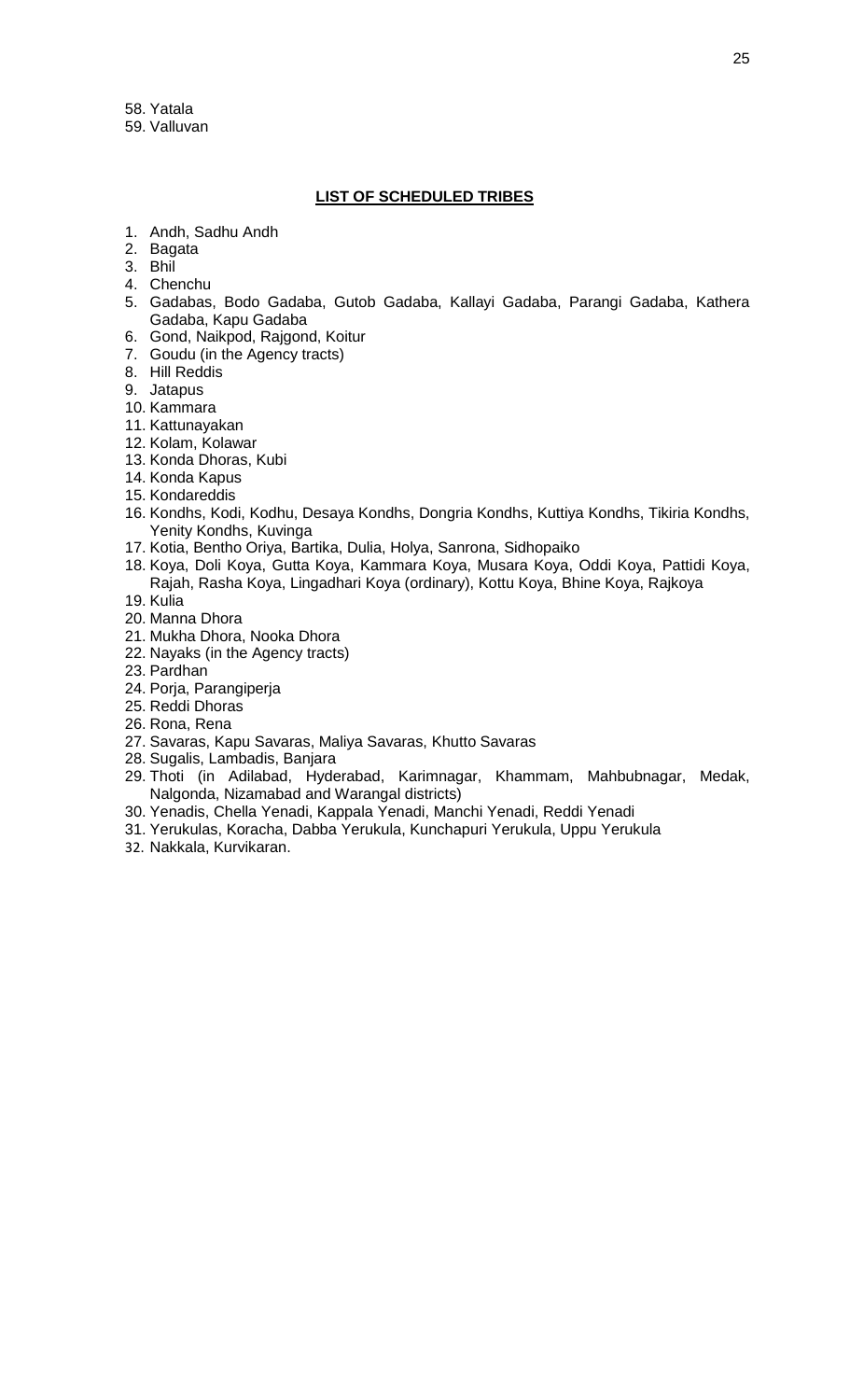#### **LIST OF SOCIALLY AND EDUCATIONALLY BACKWARD CLASSES**

(As per G.O. Ms. No. 16 Backward Classes Welfare (OP) Department, Dated:11.03.2015)

#### **(List of BCs of Telangana State)**

#### **GROUP-A**

#### **(Aboriginal Tribes, Vimuktha Jathis, Nomadic and Semi-Nomadic Tribes etc.)**

- 1 Agnikulakshatriya, Palli, Vadabalija, Bestha, Jalari, Gangavar, Gangaputra, Goondla, Vanyakulakshatriya (Vannekapu, Vannereddi, Pallikapu, Pallireddi) Neyyala, Pattapu.
- 2 Balasanthu, Bahurupi
- 3 \*[Bandara]
- 4 Budabukkala
- 5 Rajaka (Chakali, Vannar)
- 6 Dasari (formerly engaged in Bikshatana i.e., Beggary)
- 7 Dommara
- 8 Gangiredlavaru
- 9 Jangam (whose traditional occupation is begging)
- 10 Jogi
- 11 Katipapala
- 12 \*[Korcha]
- 13 Lambada or Banjara in Telangana area (deleted and included in ST list vide. G.O.Ms.No.149, SW, Dt.03.05.1978)
- 14 Medari or Mahendra
- 15 Mondivaru, Mondibanda, Banda
- 16 Nayi-Brahmin/Nayee-Brahmin (Mangali), Mangala and Bhajantri
- 17 Nakkala (deleted vide. G.O.Ms.No.21, BCW (C2) Dept., Dt.20.06.2011, since it is included in the list of Scheduled Tribes at Sl.No.34 vide. Scheduled Castes and Scheduled Tribes Order (Amendment) Act, 2002 (Central Act No.10 of 2003)
- 18 Vamsha Raj / Pitchiguntla
- 19 Pamula
- 20 Pardhi (Nirshikari)
- 21 Pambala
- 22 Peddammavandlu, Devaravandlu, Yellammavandlu, Mutyalammavandlu, Dammali / Dammala / Dammula / Damala
- 23 Veeramushti (Nettikotala), Veerabhadreeya
- 24 Valmiki Boya (Boya, Bedar, Kirataka, Nishadi, Yellapi, Pedda Boya), Talayari, Chunduvallu (Yellapi and Yellapu are one and the same as clarified vide. G.O.Ms.No.61, BCW (M1) Dept., Dt.05.12.1996)
- 25 Yerukalas in Telangana area (deleted and included at Sl.No.31 in the list of STs)
- 26 Gudala
- 27 Kanjara Bhatta
- 28 \*[Kalinga]
- 29 Kepmare or Reddika
- 30 Mondepatta
- 31 Nokkar
- 32 Pariki Muggula
- 33 Yata
- 34 Chopemari
- 35 Kaikadi
- 36 Joshinandiwalas
- 37 Odde (Oddilu, Vaddi, Vaddelu)
- 38 Mandula
- 39 Mehtar (Muslim)
- 40 Kunapuli
- 41 Patra
- 42 \*[Kurakula]
- 43 \*[Pondara]
- 44 \*[Samanthula /Samantha/ Sountia / Sauntia]
- 45 Pala-Ekari, Ekila, Vyakula, Ekiri, Nayanivaru, Palegaru, Tolagari, Kavali (area confined to Hyderabad and Rangareddy Districts only)
- 46 Rajannala, Rajannalu (area confined to Karimnagar, Warangal, Nizamabad and Adilabad Districts only)
- 47 Bukka Ayyavars
- 48 Gotrala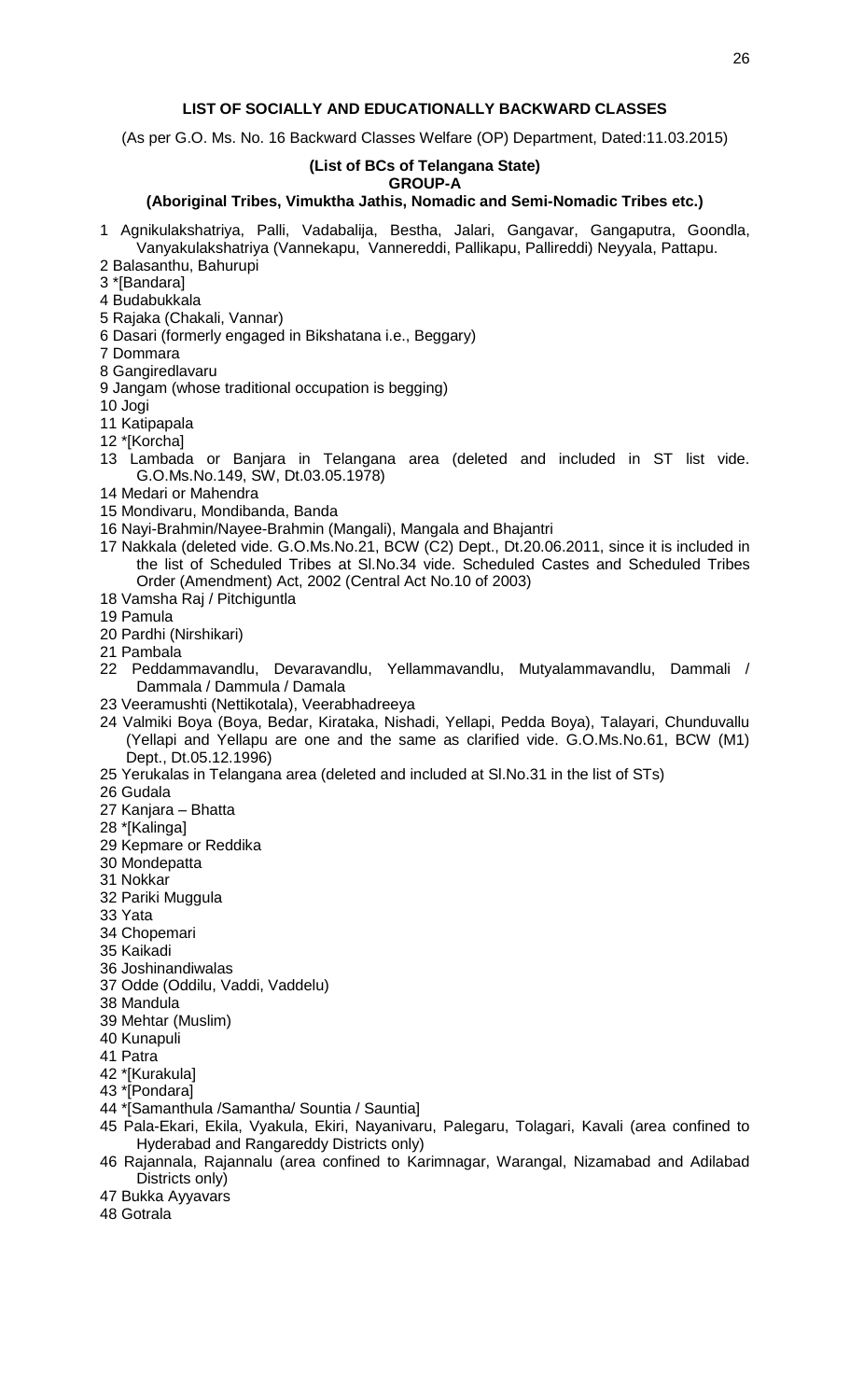- 49 Kasikapadi / Kasikapudi (area confined to Hyderabad, Rangareddy, Nizamabad, Mahaboobnagar and Adilabad Districts only)
- 50 Siddula
- 51 Sikligar/ Saikalgar
- 52 Poosala (included vide. G.O.Ms.No.16, BCW(C2) Dept., Dt.19.02.2009 by deleting from Sl.No.24 under Group-D)
- 53 \*[Aasadula / Asadula]
- 54 \*[Keuta / Kevuto / Keviti]

# **GROUP-B**

# **(Vocational Groups)**

- 1 \*[Achukatlavandlu]
- 2 Aryakshatriya, Chittari, Giniyar, Chitrakara, Nakhas
- 3 Devanga
- 4 Goud [Ediga, Gouda (Gamalla), Kalalee, Gounda, **[\*Settibalija of Visakhapatnam, East Godavari, West Godavari and Krishna districts]** and Srisayana (Segidi)
- 5 Dudekula, Laddaf, Pinjari or Noorbash 6 Gandla, Telikula, Devathilakula
- 7 Jandra
- 8 Kummara or Kulala, Salivahana
- 9 Karikalabhakthulu, Kaikolan or Kaikala (Sengundam or Sengunther)
- 10 Karnabhakthulu
- 11 Kuruba or Kuruma
- 12 \*[Nagavaddilu]
- 13 Neelakanthi
- 14 Patkar (Khatri)
- 15 Perika (Perika Balija, Puragiri kshatriya)
- 16 Nessi or Kurni
- 17 Padmasali (Sali, Salivan, Pattusali, Senapathulu, Thogata Sali)
- 18 Srisayana (Segidi) (deleted vide. G.O.Ms.No.63, BCW (M1) Dept., Dt.11.12.1996 and added to Sl.No.4 of Group-B)
- 19 Swakulasali
- 20 Thogata, Thogati or Thogataveerakshatriya
- 21 Viswabrahmin (Ausula, Kamsali, Kammari, Kanchari, Vadla or Vadra or Vadrangi and Silpis), Viswakarma
- 22 \*[Kunchiti / Vakkaliga / Vakkaligara / Kunchitiga]
- 23 Lodh/ Lodhi/ Lodha (area confined to Hyderabad, Rangareddy, Khammam and Adilabad Districts only)
- 24 Bondili
- 25 Are Marathi, Maratha (Non-Brahmins), Arakalies and Surabhi Natakalavallu
- 26 Neeli (included vide. G.O.Ms.No. 43, BCW (C2) Dept., Dt.07.08.2008 by deleting from Group D at Sl.No.22)
- 27 Budubunjala / Bhunjwa / Bhadbhunja (area confined to Hyderabad and Rangareddy Districts only)
- 28 \*[Gudia / Gudiya]

#### **GROUP-C (Harijan Converts)**

1 Scheduled Castes converts to Christianity and their progeny

# **GROUP-D (Other Classes)**

- 1 \*[Agaru]
- 2 Arekatika, Katika, Are-Suryavamshi
- 3 \*[Atagara]
- 4 Bhatraju
- 5 Chippolu (Mera)
- 6 \*[Gavara]
- 7 \*[Godaba]
- 8 Hatkar
- 9 \*[Jakkala]
- 10 Jingar
- 11 \*[Kandra]
- 12 Koshti
- 13 Kachi
- 14 Surya Balija (Kalavanthula), Ganika
- 15 Krishnabalija (Dasari, Bukka)